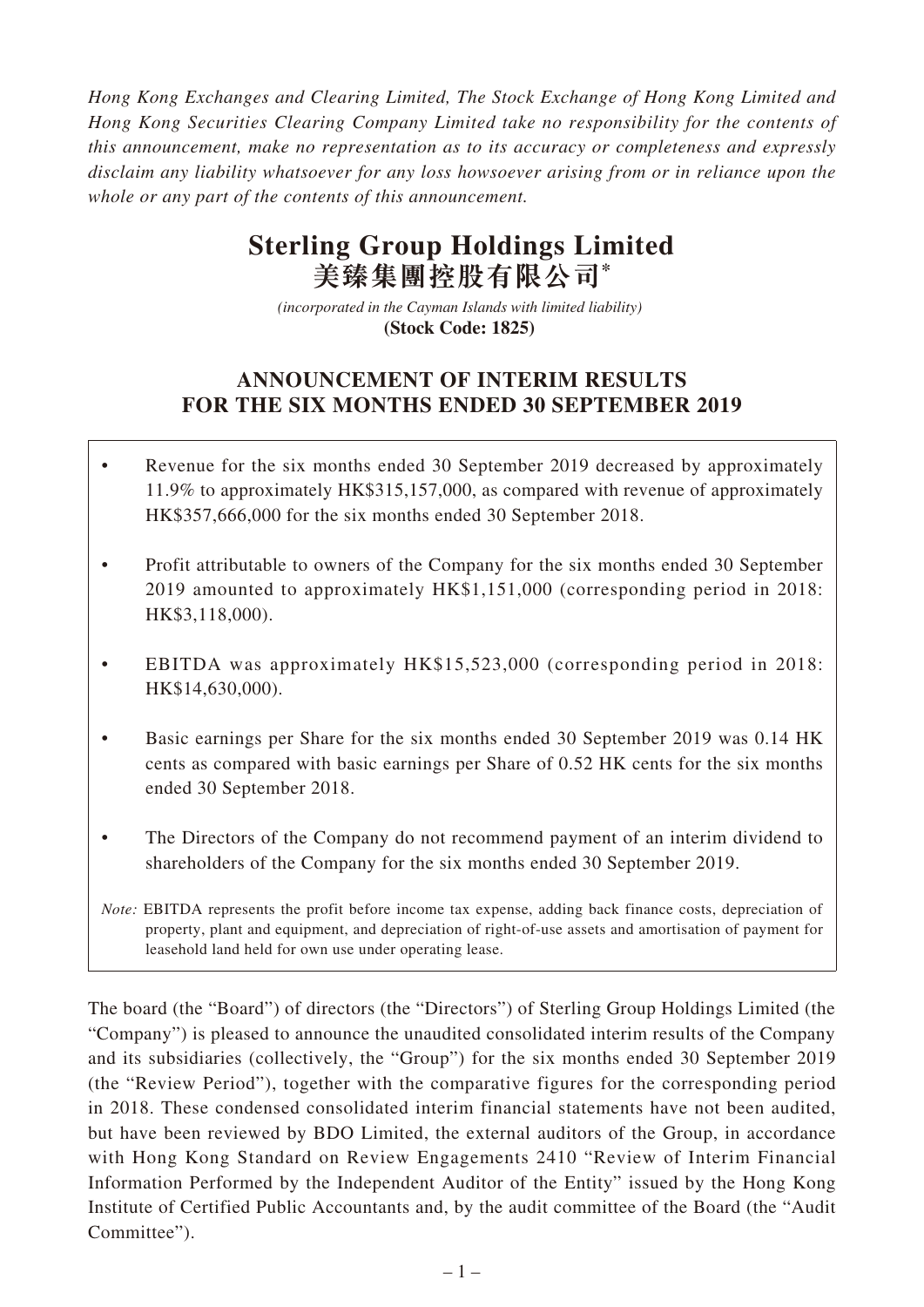# **CONDENSED CONSOLIDATED STATEMENT OF PROFIT OR LOSS AND OTHER COMPREHENSIVE INCOME**

|                                                                          |                  | <b>Six months ended</b> |             |
|--------------------------------------------------------------------------|------------------|-------------------------|-------------|
|                                                                          |                  | 30 September            |             |
|                                                                          |                  | 2019                    | 2018        |
|                                                                          | <b>Notes</b>     | <b>HK\$'000</b>         | HK\$'000    |
|                                                                          |                  | (Unaudited)             | (Unaudited) |
| Revenue                                                                  | $\overline{4}$   | 315,157                 | 357,666     |
| Cost of sales                                                            |                  | (263, 833)              | (298, 501)  |
| Gross profit                                                             |                  | 51,324                  | 59,165      |
| Other revenue                                                            |                  | 3,016                   | 3,577       |
| Other gains and losses, net                                              | 5                | 1,910                   | 417         |
| Selling and distribution costs                                           |                  | (17, 112)               | (21, 312)   |
| General and administrative expenses                                      |                  | (33, 128)               | (28, 302)   |
| Listing expenses                                                         |                  |                         | (4,990)     |
| Finance costs                                                            | 6                | (4,907)                 | (4,147)     |
| Profit before income tax expense                                         |                  | 1,103                   | 4,408       |
| Income tax credit/(expense)                                              | $\boldsymbol{7}$ | 48                      | (1,290)     |
| Profit for the period                                                    | 8                | 1,151                   | 3,118       |
| Profit for the period                                                    | $8\,$            | 1,151                   | 3,118       |
| Other comprehensive income, net of tax                                   |                  |                         |             |
| Items that may be reclassified subsequently to profit<br>or loss:        |                  |                         |             |
| Remeasurement (loss)/gain on defined benefit plan                        |                  | (140)                   | 316         |
| Exchange differences arising on translation of<br>foreign operations     |                  | (290)                   | (141)       |
| Other comprehensive (expense)/income for the period                      |                  | (430)                   | 175         |
|                                                                          |                  |                         |             |
| Total comprehensive income for the period                                |                  | 721                     | 3,293       |
| Profit and total comprehensive income for the period<br>attributable to: |                  |                         |             |
| Owners of the Company                                                    |                  | 721                     | 3,293       |
|                                                                          |                  | <b>HK</b> cents         | HK cents    |
| Earnings per share                                                       |                  |                         |             |
| - Basic                                                                  | 10               | 0.14                    | 0.52        |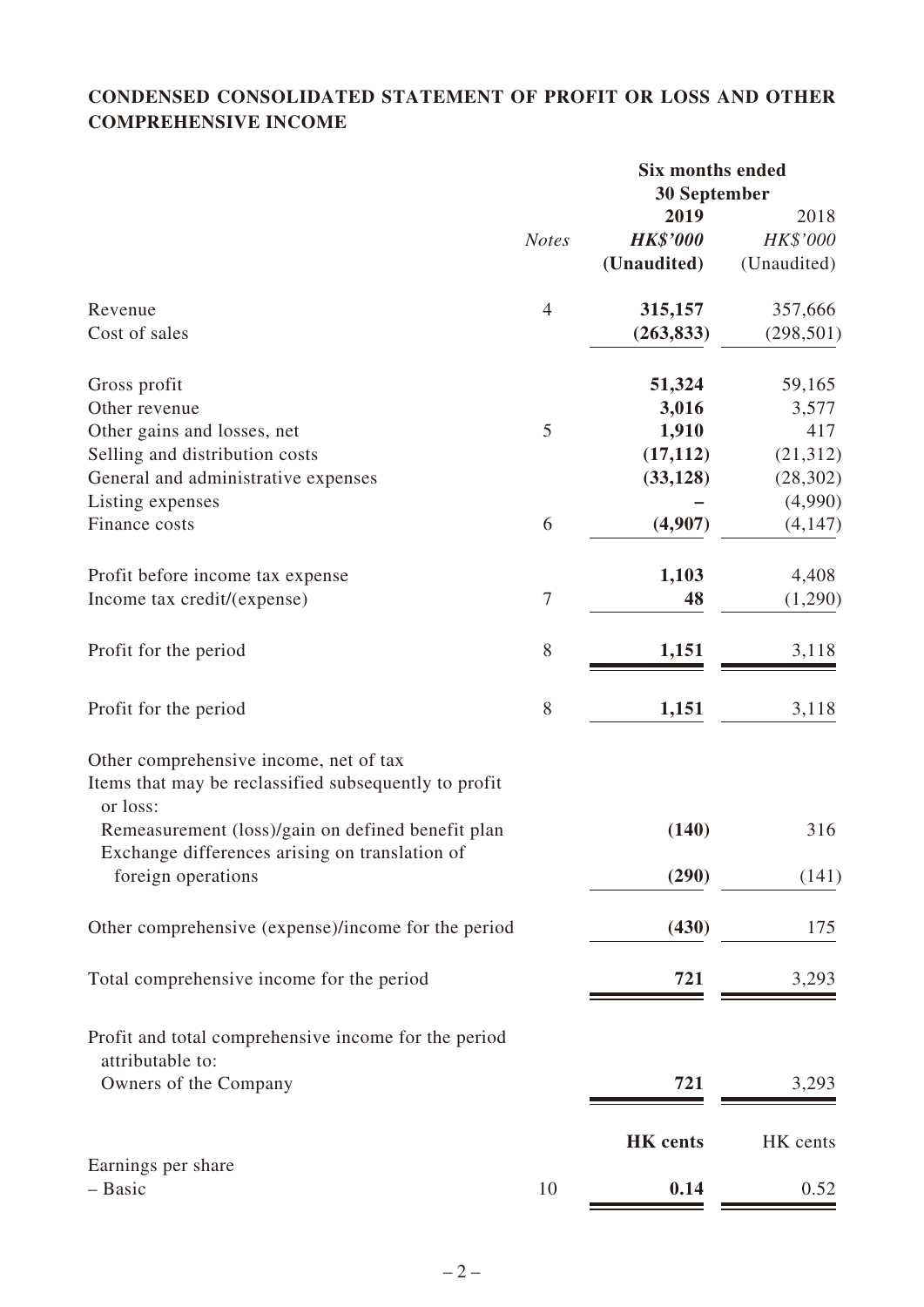# **CONDENSED CONSOLIDATED STATEMENT OF FINANCIAL POSITION**

|                                             |              | At 30 September | At 31 March |
|---------------------------------------------|--------------|-----------------|-------------|
|                                             |              | 2019            | 2019        |
|                                             | <b>Notes</b> | <b>HK\$'000</b> | HK\$'000    |
|                                             |              | (Unaudited)     | (Audited)   |
| <b>Non-current assets</b>                   |              |                 |             |
| Prepaid insurance premium                   |              | 7,774           | 8,358       |
| Property, plant and equipment               |              | 48,503          | 49,738      |
| Intangible assets                           | 11           | 10,850          |             |
| Convertible promissory note                 | 12           | 6,054           |             |
| Right-of-use assets                         | 13           | 40,754          |             |
| Payment for leasehold land held for own use |              |                 |             |
| under operating lease                       |              |                 | 23,329      |
| Goodwill                                    | 14           | 17,803          | 17,803      |
| Deferred tax assets                         |              | 624             | 321         |
| <b>Total non-current assets</b>             |              | 132,362         | 99,549      |
| <b>Current assets</b>                       |              |                 |             |
| Inventories                                 |              | 59,389          | 37,094      |
| Trade and other receivables                 | 15           | 224,250         | 169,698     |
| Amounts due from related parties            |              | 136             |             |
| Tax recoverable                             |              | 4,705           | 3,605       |
| Cash and cash equivalents                   |              | 78,558          | 75,687      |
| <b>Total current assets</b>                 |              | 367,038         | 286,084     |
| <b>Total assets</b>                         |              | 499,400         | 385,633     |
| <b>Current liabilities</b>                  |              |                 |             |
| Trade, bills and other payables             | 16           | 77,623          | 77,305      |
| Amounts due to related parties              |              | 2,252           |             |
| <b>Bank borrowings</b>                      |              | 282,143         | 190,443     |
| Lease liabilities                           | 13           | 9,247           |             |
| Tax payable                                 |              | 268             | 268         |
| <b>Total current liabilities</b>            |              | 371,533         | 268,016     |
| Net current (liabilities)/assets            |              | (4, 495)        | 18,068      |
|                                             |              |                 |             |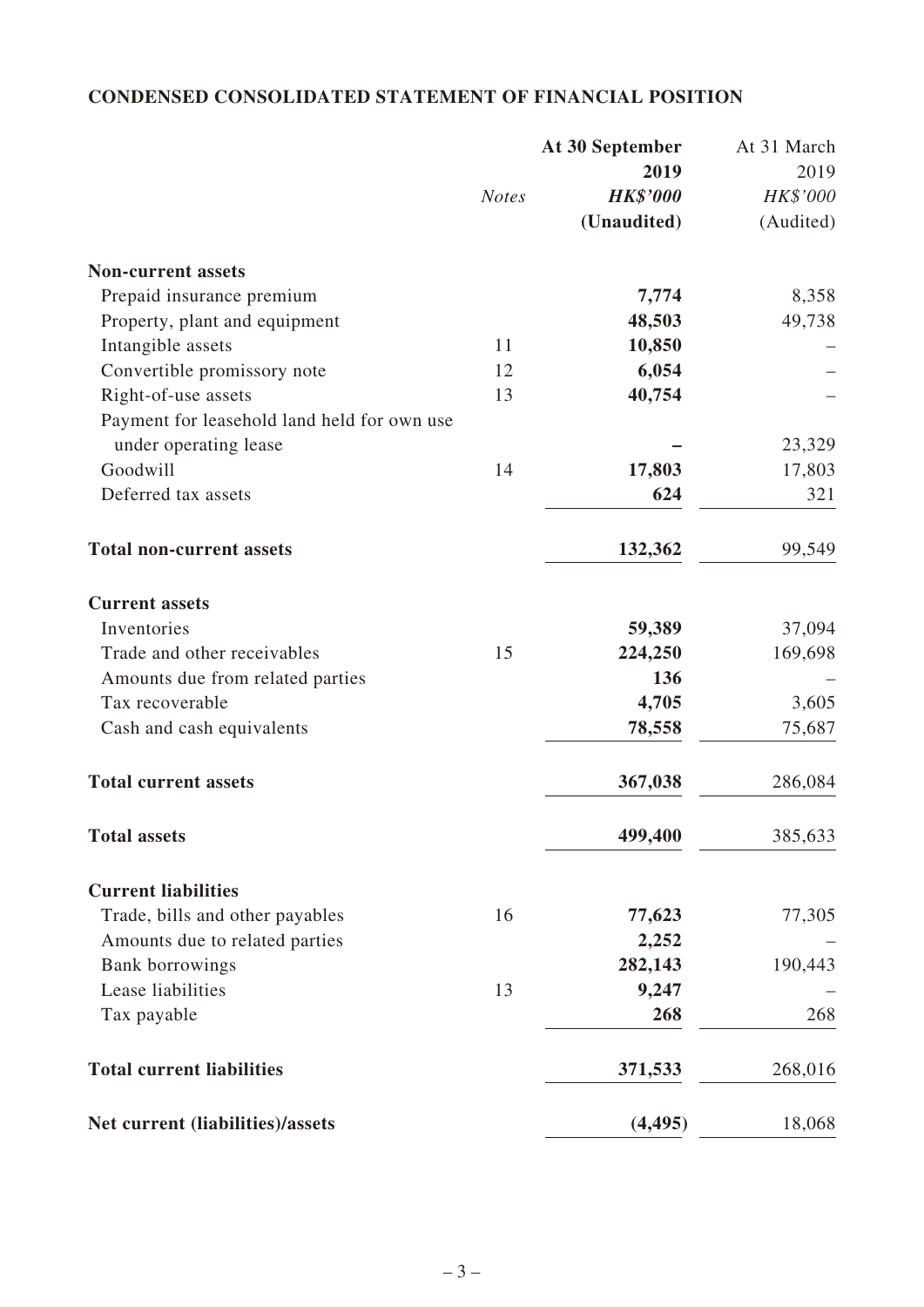|                                             |              | At 30 September | At 31 March |
|---------------------------------------------|--------------|-----------------|-------------|
|                                             |              | 2019            | 2019        |
|                                             | <b>Notes</b> | <b>HK\$'000</b> | HK\$'000    |
|                                             |              | (Unaudited)     | (Audited)   |
| <b>Non-current liabilities</b>              |              |                 |             |
| Defined benefit obligation                  |              | 2,225           | 2,073       |
| Lease liabilities                           | 13           | 9,377           |             |
|                                             |              | 11,602          | 2,073       |
| <b>Net assets</b>                           |              | 116,265         | 115,544     |
| Capital and reserves attributable to owners |              |                 |             |
| of the Company                              |              |                 |             |
| Share capital                               | 17           | 8,000           | 8,000       |
| Share premium                               | 17           | 66,541          | 66,541      |
| Other reserves                              |              | 41,724          | 41,003      |
| <b>Total equity</b>                         |              | 116,265         | 115,544     |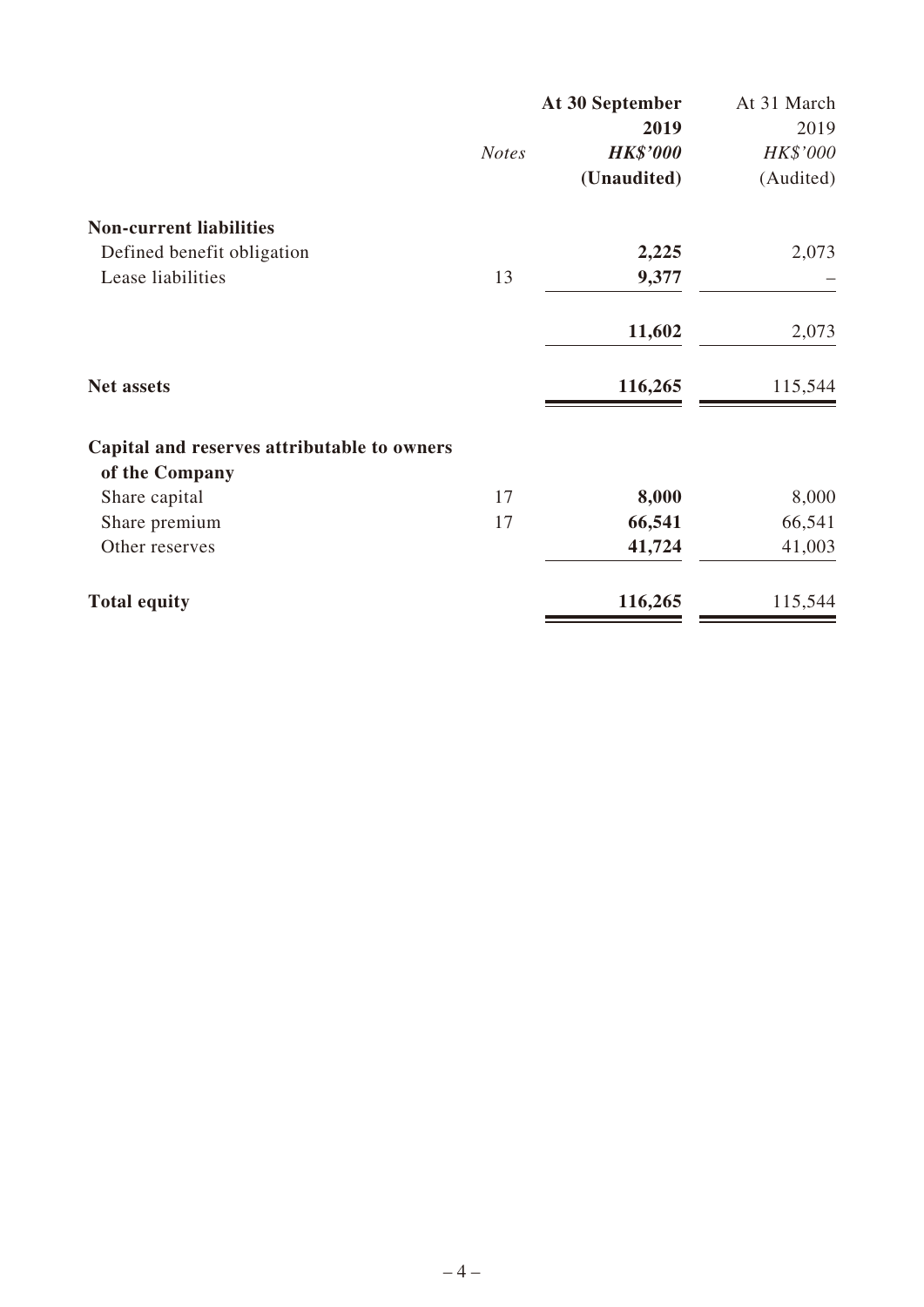### **NOTES TO THE CONDENSED CONSOLIDATED FINANCIAL STATEMENTS**

#### **1. GENERAL INFORMATION OF THE GROUP**

The Company was incorporated in the Cayman Islands on 6 June 2017, as an exempted company with limited liability under the Companies Law, Cap.22 (Law 3 of 1961, as consolidated and revised) of the Cayman Islands. The addresses of the registered office of the Company are located at the office of Conyers Trust Company (Cayman) Limited, Cricket Square, Hutchins Drive, PO Box 2681, Grand Cayman, KY1- 1111, Cayman Island. The Company is an investment holding company and the Group is principally engaged in the provision of manufacturing and trading of apparel products in the market of the United States of America (the "Listing Business").

The Company's shares were listed on the Main Board of the Stock Exchange of Hong Kong Limited ("SEHK") on 19 October 2018.

This condensed consolidated interim financial information is presented in Hong Kong dollars ("HK\$") as the management of the Group consider HK\$ can provide more meaningful information to the Company's investors.

#### **2. BASIS OF PREPARATION**

These condensed consolidated interim financial statements have been prepared in accordance with Hong Kong Accounting Standard 34 ("HKAS 34"), issued by the Hong Kong Institute of Certified Public Accountants (the "HKICPA") and the applicable disclosure provisions of the Rules Governing the Listing of Securities on the Stock Exchange ("Listing Rules").

The condensed consolidated financial statements have been prepared under the historical cost basis.

The preparation of these condensed consolidated interim financial statements in compliance with HKAS 34 requires the use of certain judgements, estimates and assumptions that affect the application of policies and the reported amounts of assets, liabilities, income and expenses on a year-to-date basis. Actual results may differ from these estimates.

These condensed consolidated interim financial statements are presented in Hong Kong Dollars, unless otherwise stated. These condensed consolidated interim financial statements contain condensed consolidated financial statements and selected explanatory notes. The notes include an explanation of events and transactions that are significant to an understanding of the changes in financial position and performance of the Group since the 2019 annual financial statements. These condensed consolidated interim financial statements and notes do not include all of the information required for a complete set of financial statements prepared in accordance with Hong Kong Financial Reporting Standards (the "HKFRSs") and should be read in conjunction with the 2019 annual financial statements.

As of 30 September 2019, the Group's current liabilities exceeded its current assets by HK\$4,495,000 (31 March 2019: net current assets of HK\$18,068,000). The Group is dependent upon the financial support from the bankers and the ultimate controlling shareholders, and its ability to generate sufficient cash flows from future operations to cover its operating costs and to meet its financing commitments.

The directors have made an assessment and concluded that the Group is able to continue as a going concern for at least the next twelve months from the end of the reporting period and to meet its obligations, as and when they fall due, having regard to the following:

(i) the Group expects to continue to generate positive operating cash flows for the next twelve months;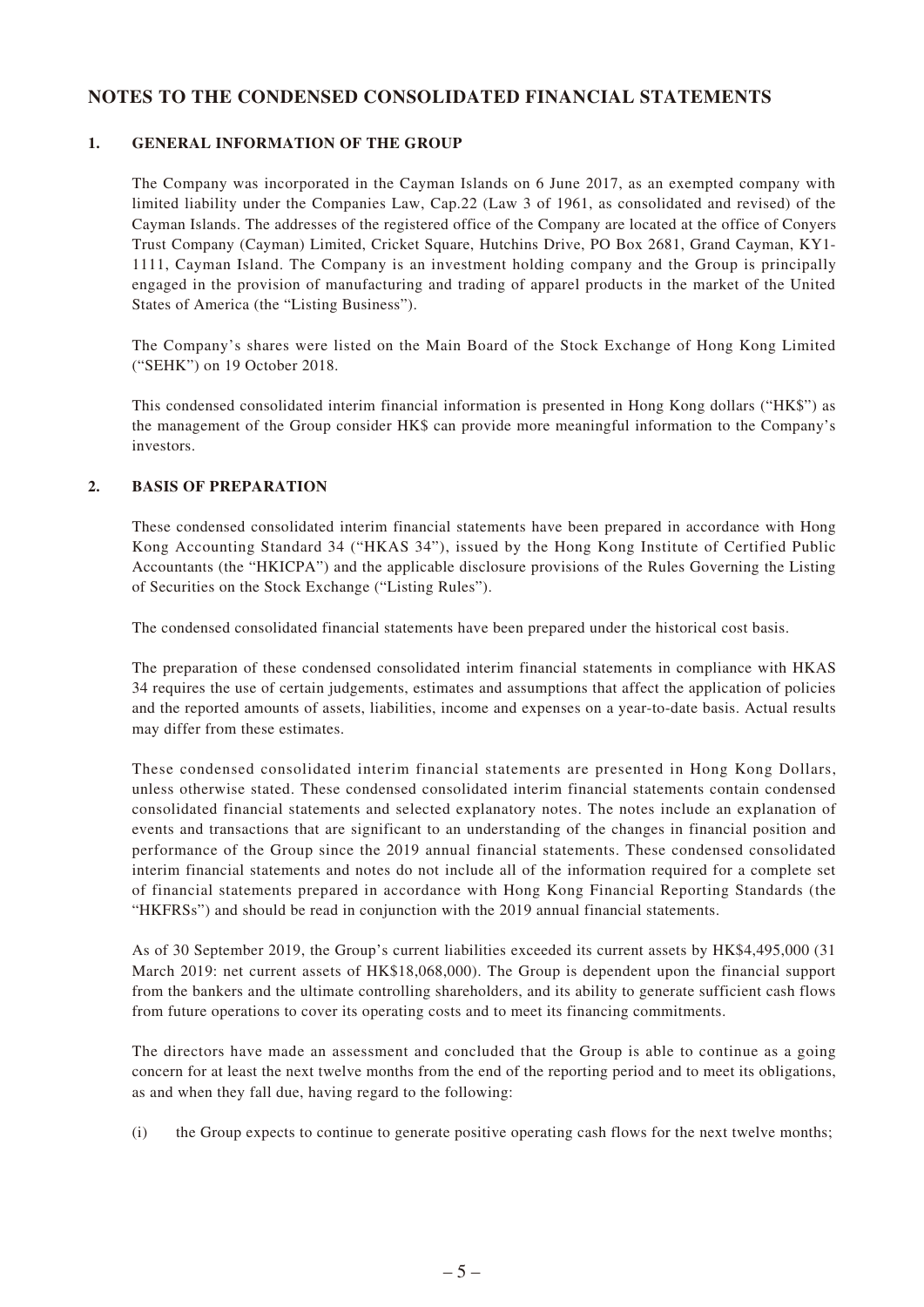- (ii) the ultimate controlling shareholders have also undertaken to provide adequate funds to enable the Group to meet its liabilities and to pay financial obligations to third parties as and when they fall due so that the Group can continue as a going concern and carry on its business without a significant curtailment of operations for the twelve months from the date of approving the condensed consolidated financial statements;
- (iii) The directors will strengthen and implement measures aiming at improving the working capital and cash flows of the Group, including closely monitoring the general administrative expenses and operating costs; and
- (iv) The directors will consider to improve the financial position of the Group and to enlarge the capital base of the Company by conducting fund raising exercises such as share placement or loan capitalisation when necessary.

The directors have carried out a detailed review of the cash flow forecast of the Group for the next twelve months from the reporting date taking into account the impact of above measures, the directors of the Company believe that the Group will have sufficient cash resources to satisfy its future working capital and other financing requirements as and when they fall due in the next twelve months from the reporting date, and accordingly, are satisfied that it is appropriate to prepare the condensed consolidated financial statements on a going concern basis.

Should the Group be unable to continue in business as a going concern, adjustments would have to be made to write down the value of assets to their recoverable amount, to provide for future liabilities which might arise and to reclassify non-current assets and liabilities to current assets and liabilities respectively. The effects of these potential adjustments have not been reflected in these condensed consolidated financial statements.

The Group intends to pursue strategic acquisitions that can enable the Company to capture new business opportunities and to strengthen the revenue and profit fundamentals. The Company has been actively identifying projects with growth potential for acquisitions or investments and has engaged in discussions with various parties for such acquisitions or investments.

#### **3. PRINCIPAL ACCOUNTING POLICIES**

These condensed consolidated interim financial statements have been prepared with the same accounting policies adopted in the 2019 annual financial statements, except for those that relate to new standards or interpretations effective for the first time for period beginning on or after 1 April 2019. This is the first set of the Group's financial statements in which HKFRS 16 has been adopted. Details of any changes in accounting policies are set out in Note 3. Except for the adoption of HKFRS 16, the adoption of the new and revised HKFRSs have no material effect on these condensed consolidated interim financial statements. The Group has not early adopted any new and revised HKFRSs that has been issued but not yet effective in the current accounting period.

In the current interim period, the Group has applied, for the first time, the following new and revised standards, amendments and interpretations issued by the HKICPA, which are effective for the Group's financial year beginning on 1 April 2019.

| HKFRS 16                      | Leases                                               |
|-------------------------------|------------------------------------------------------|
| HK(IFRIC)-Int 23              | Uncertainty over Income Tax Treatments               |
| Amendments to HKFRS 9         | Prepayment Features with Negative Compensation       |
| Amendments to HKAS 19         | Plan Amendment, Curtailment or Settlement            |
| Amendments to HKAS 28         | Long-term Interests in Associates and Joint Ventures |
| Amendments to HKFRS 3.        | Annual Improvements to HKFRSs 2015-2017 Cycle        |
| HKFRS 11, HKAS 12 and HKAS 23 |                                                      |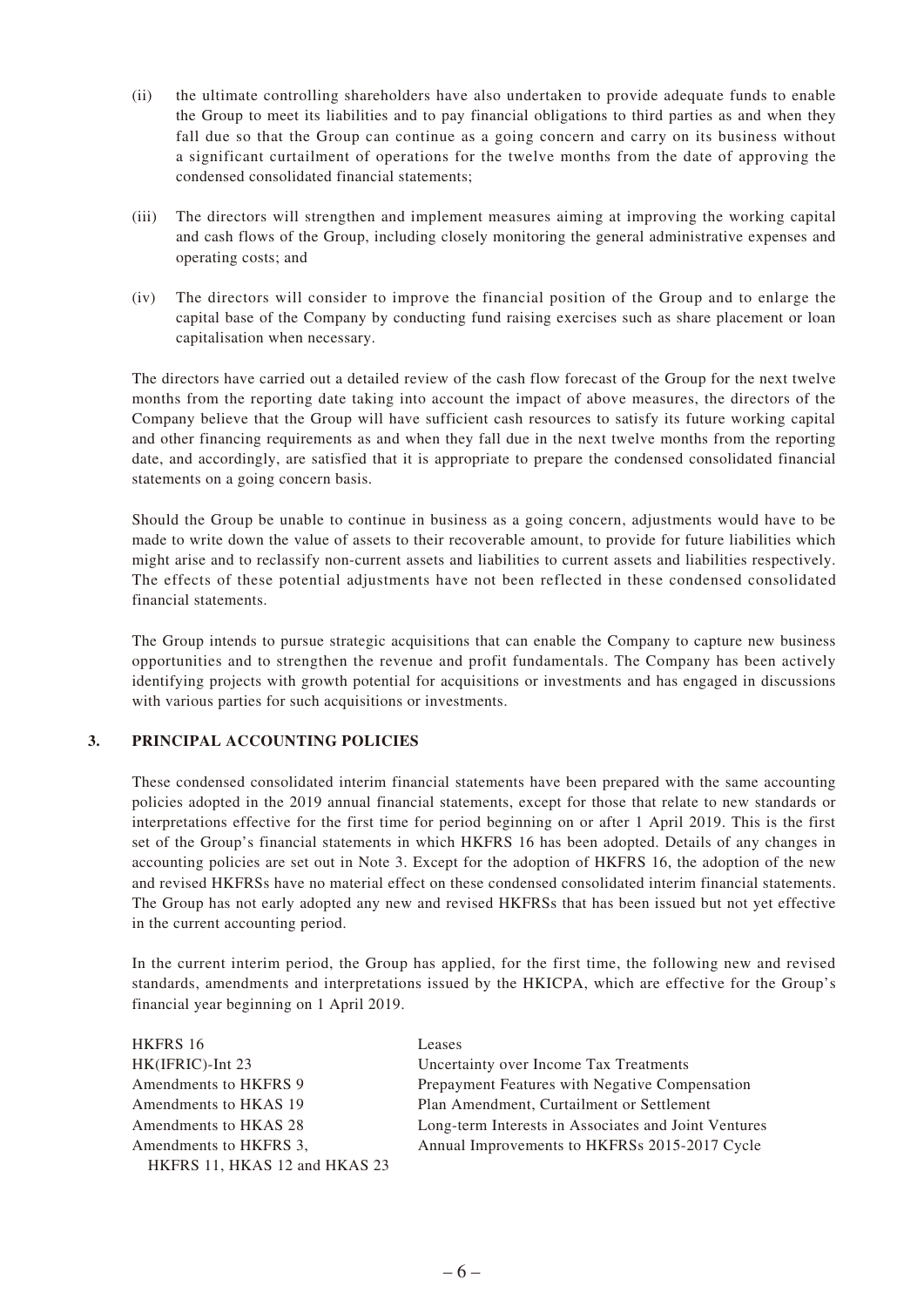The impact of the adoption of HKFRS 16 Leases has been summarised below. The other new or amended HKFRSs that are effective from 1 January 2019 did not have any material impact on the Group's accounting policies.

#### **(i) Impact of the adoption of HKFRS 16**

HKFRS 16 brings significant changes in accounting treatment for lease accounting, primarily for accounting for lessees. It replaces HKAS 17 Leases ("HKAS 17"), HK(IFRIC)-Int 4 Determining whether an Arrangement contains a Lease, HK(SIC)-Int 15 Operating Leases-Incentives and HK(SIC)-Int 27 Evaluating the Substance of Transactions Involving the Legal Form of a Lease. From a lessee's perspective, almost all leases are recognised in the statement of financial position as right-of-use assets and lease liabilities, with the narrow exception to this principle for leases which the underlying assets are of low-value or are determined as short-term leases.

From a lessor's perspective, the accounting treatment is substantially unchanged from HKAS 17. For details of HKFRS 16 regarding its new definition of a lease, its impact on the Group's accounting policies and the transition method adopted as allowed under HKFRS 16, please refer to section (ii) to (iv) of this note.

The Group has applied HKFRS 16 using the cumulative effect approach and recognised the right-ofuse assets at the amount equal to the lease liabilities, adjusted by the amount of any prepayments or accrued lease payments relating to that lease recognised in the consolidated statement of financial position as at 31 March 2019. The comparative information presented in 2018 has not been restated and continues to be reported under HKAS 17 and related interpretations as allowed by the transition provision in HKFRS 16.

The following tables summarised the impact of transition to HKFRS 16 on consolidated statement of financial position as of 31 March 2019 to that of 1 April 2019 as follows (increase/(decrease)):

#### *Condensed consolidated statement of financial position as at 1 April 2019*

|                                 | HK\$'000  |
|---------------------------------|-----------|
| Right-of-use assets             | 45,975    |
| Less: Prepaid lease payment     | (23, 329) |
| Total assets                    | 22,646    |
| Lease liabilities (non-current) | 14,537    |
| Lease liabilities (current)     | 8,743     |
| Total liabilities               | 23,280    |

The following reconciliation explains how the operating lease commitments disclosed applying HKAS 17 as at 31 March 2019 could be reconciled to the lease liabilities at the date of initial application recognised in the condensed consolidated statement of financial position as at 1 April 2019: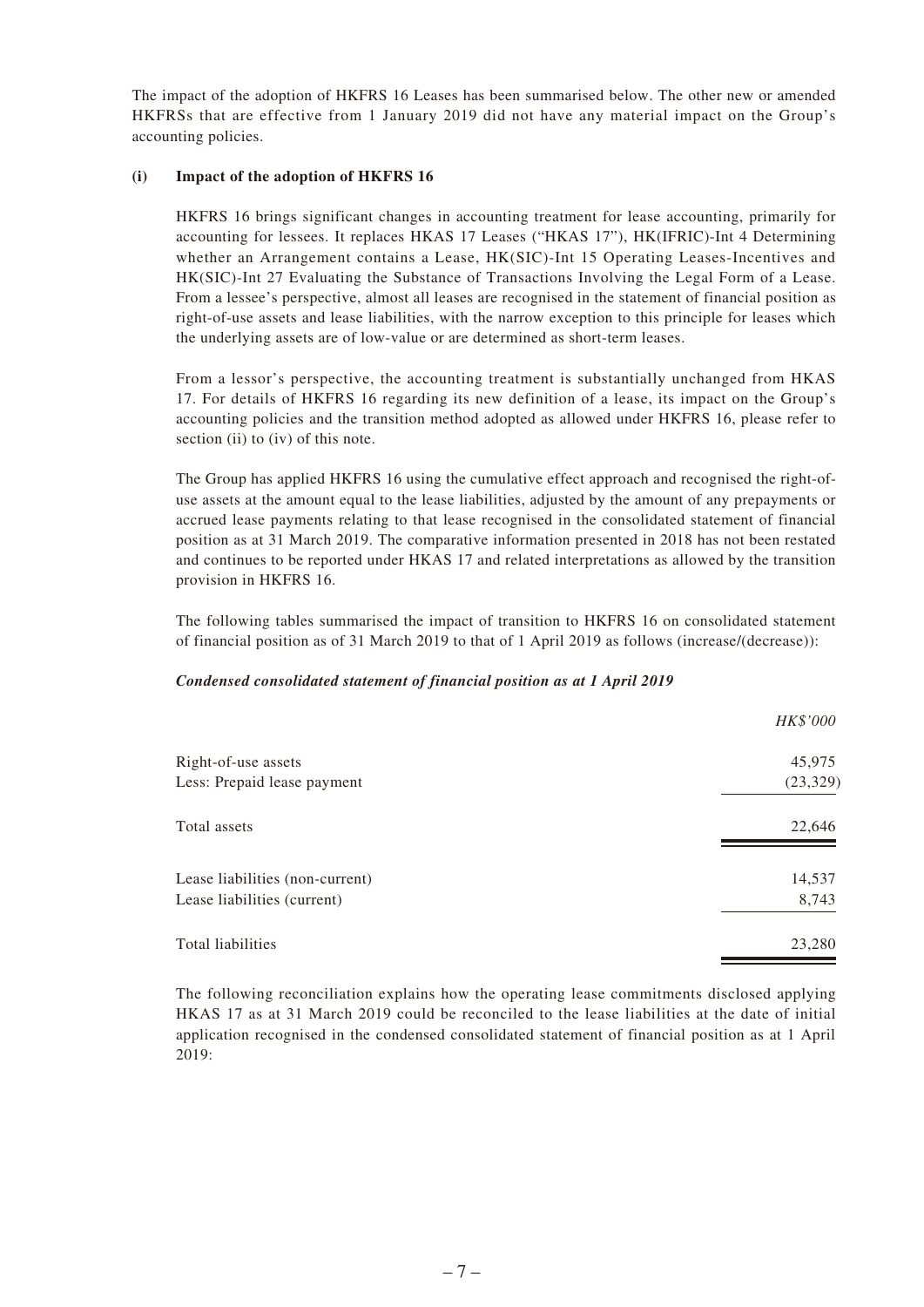#### *Reconciliation of operating lease commitment to lease liabilities*

|                                                                                                   | HK\$'000 |
|---------------------------------------------------------------------------------------------------|----------|
| Operating lease commitment as of 31 March 2019                                                    | 33,240   |
| Less: Short term leases for which lease terms end within 31 March 2020                            | (286)    |
|                                                                                                   | 32,954   |
| Discounted using the lessee's incremental borrowing rate of at the date of<br>initial application | 22.646   |
| Add: Reclassification of payment for leasehold land held for own use under<br>operating lease     | 23,329   |
| Right-of-use assets recognised as at 1 April 2019                                                 | 45,975   |

The weighted average lessee's incremental borrowing rate applied to lease liabilities recognised in the condensed consolidated statement of financial position as at 1 April 2019 is 5.33%.

#### **(ii) The new definition of a lease**

For a contract that contains a lease component and one or more additional lease or non-lease components, a lessee shall allocate the consideration in the contract to each lease component on the basis of the relative standalone price of the lease component and the aggregate stand-alone price of the non-lease components, unless the lessee apply the practical expedient which allows the lessee to elect, by class of underlying asset, not to separate non-lease components from lease components, and instead account for each lease component and any associated non-lease components as a single lease component.

The Group has elected not to separate non-lease components and account for all each lease component and any associated non-lease components as a single lease component for all leases in which the Group is a lessee.

#### **(iii) Accounting as a lessee**

Under HKAS 17, a lessee has to classify a lease as an operating lease or a finance lease based on the extent to which risks and rewards incidental to ownership of a lease asset lie with the lessor or the lessee. If a lease is determined as an operating lease, the lessee would recognise the lease payments under the operating lease as an expense over the lease term. The asset under the lease would not be recognised in the statement of financial position of the lessee.

Under HKFRS 16, all leases (irrespective of they are operating leases or finance leases) are required to be capitalised in the condensed consolidated statement of financial position as right-of-use assets and lease liabilities, but HKFRS 16 provides accounting policy choices for an entity to choose not to capitalise (i) leases which are short-term leases and/or (ii) leases for which the underlying asset is of low value. The Group has elected not to recognise right-of-use assets and lease liabilities for low-value assets and leases for which at the commencement date have a lease term less than 12 months. The lease payments associated with those leases have been expensed on straight-line basis over the lease term.

The Group recognised a right-of-use asset and a lease liability at the date of adoption of HKFRS 16, i.e. 1 April 2019.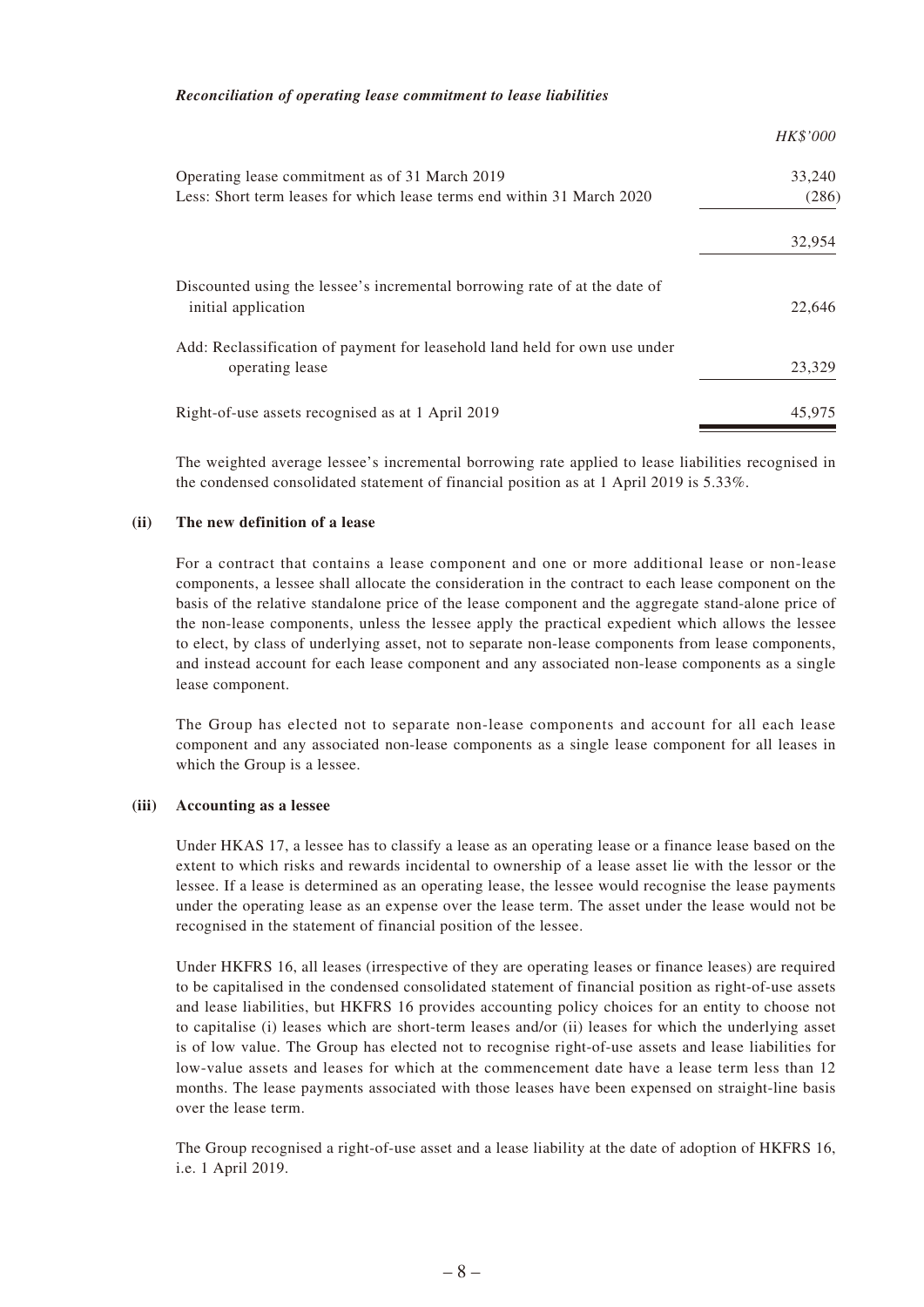#### *Right-of-use asset*

The right-of-use asset should be recognised at cost and would comprise: (i) the amount of the initial measurement of the lease liability (see below for the accounting policy to account for lease liability); (ii) any lease payments made at or before the commencement date, less any lease incentives received; (iii) any initial direct costs incurred by the lessee; and (iv) an estimate of costs to be incurred by the lessee in dismantling and removing the underlying asset to the condition required by the terms and conditions of the lease, unless those costs are incurred to produce inventories. The Group measures the right-of-use assets applying a cost model. Under the cost model, the Group measures the right-of-use asset at cost, less any accumulated depreciation and any impairment losses, and adjusted for any remeasurement of lease liability.

#### *Lease liability*

The lease liability should be recognised at the present value of the lease payments that are not paid at the date of commencement of the lease. The lease payments shall be discounted using the interest rate implicit in the lease, if that rate can be readily determined. If that rate cannot be readily determined, the Group shall use the Group's incremental borrowing rate.

The following payments for the right-of-use the underlying asset during the lease term that are not paid at the commencement date of the lease are considered to be lease payments: (i) fixed payments less any lease incentives receivable: (ii) variable lease payments that depend on an index or a rate, initially measured using the index or rate as at commencement date; (iii) amounts expected to be payable by the lessee under residual value guarantees; (iv) the exercise price of a purchase option if the lessee is reasonably certain to exercise that option; and (v) payments of penalties for terminating the lease, if the lease term reflects the lessee exercising an option to terminate the lease.

Subsequent to the commencement date, a lessee shall measure the lease liability by: (i) increasing the carrying amount to reflect interest on the lease liability; (ii) reducing the carrying amount to reflect the lease payments made; and (iii) remeasuring the carrying amount to reflect any reassessment or lease modifications, e.g., a change in future lease payments arising from change in an index or rate, a change in the lease term, a change in the in substance fixed lease payments or a change in assessment to purchase the underlying asset.

#### **(iv) Transition**

As mentioned above, the Group has applied HKFRS 16 using the cumulative effect approach and recognised the right-of-use asset at the amount equal to the lease liability, adjusted by the amount of any prepayments or accrued lease payments relating to that lease recognised in the consolidated statement of financial position as at 31 March 2019. The comparative information presented in 2019 has not been restated and continues to be reported under HKAS 17 and related interpretations as allowed by the transition provision in HKFRS 16.

The Group has recognised the lease liabilities at the date of 1 April 2019 for leases previously classified as operating leases applying HKAS 17 and measured those lease liabilities at the present value of the remaining lease payments, discounted using the lessee's incremental borrowing rate at 1 April 2019.

The Group has elected to recognise all the right-of-use assets at 1 April 2019 for leases previously classified operating leases under HKAS 17 as if HKFRS 16 had been applied since the commencement date, but discounted using the lessee's incremental borrowing rate at the date of initial application. For all these right-of-use assets, the Group has applied HKAS 36 Impairment of Assets at 1 April 2019 to assess if there was any impairment as on that date.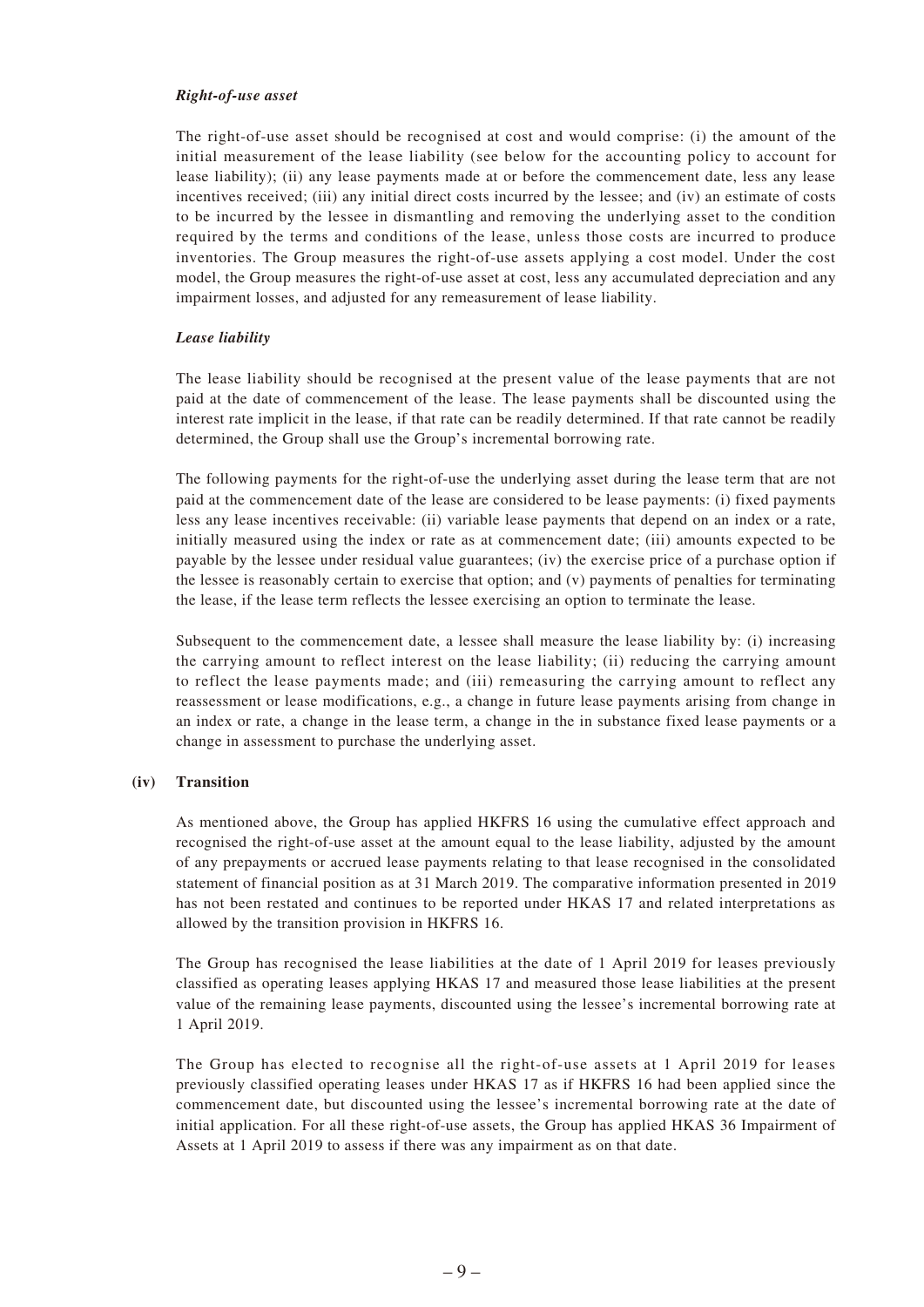The Group has also applied the follow practical expedients: (i) applied a single discount rate to a portfolio of leases with reasonably similar characteristics; (ii) exclude the initial direct costs from the measurement of the right-of-use asset at 1 April 2019; and (iii) used hindsight in determining the lease terms if the contracts contain options to extend or terminate the leases.

In addition, the Group has also applied the practical expedients such that: (i) HKFRS 16 is applied to all of the Group's lease contracts that were previously identified as leases applying HKAS 17 and HK(IFRIC)-Int 4 Determining whether an Arrangement contains a Lease; and (ii) not to apply HKFRS 16 to contracts that were not previously identified as containing a lease under HKAS 17 and HK(IFRIC)-Int 4.

#### **(v) Adoption of new/revised HKFRSs – effective 1 April 2020**

The following amendments to HKAS and HKFRS, potentially relevant to the Group's condensed consolidated financial statements, have been issued, but are not yet effective and have not been early adopted by the Group.

| Amendments to HKAS 1 and HKAS 8 | Definition of Material <sup>1</sup>                    |
|---------------------------------|--------------------------------------------------------|
| Amendments to HKFRS 3           | Definition of a Business <sup>1</sup>                  |
| Amendments to HKFRS 10 and      | Sale or Contribution of Assets between an Investor and |
| HKAS <sub>28</sub>              | its Associate or Joint Venture <sup>2</sup>            |
|                                 |                                                        |

<sup>1</sup> Effective for annual periods beginning on or after 1 January 2020

<sup>2</sup> The amendments were originally intended to be effective for periods beginning on or after 1 January 2016. The effective date has now been deferred/removed. Early application of the amendments continues to be permitted.

The Group has already commenced an assessment of the impact of adopting the above amendments to HKFRS and HKAS to the Group. The directors of the Company anticipate that the application of these amendments to HKFRS and HKAS will have no material impact on the Group's financial performance and positions and/or the disclosures to these condensed consolidated financial statements of the Group.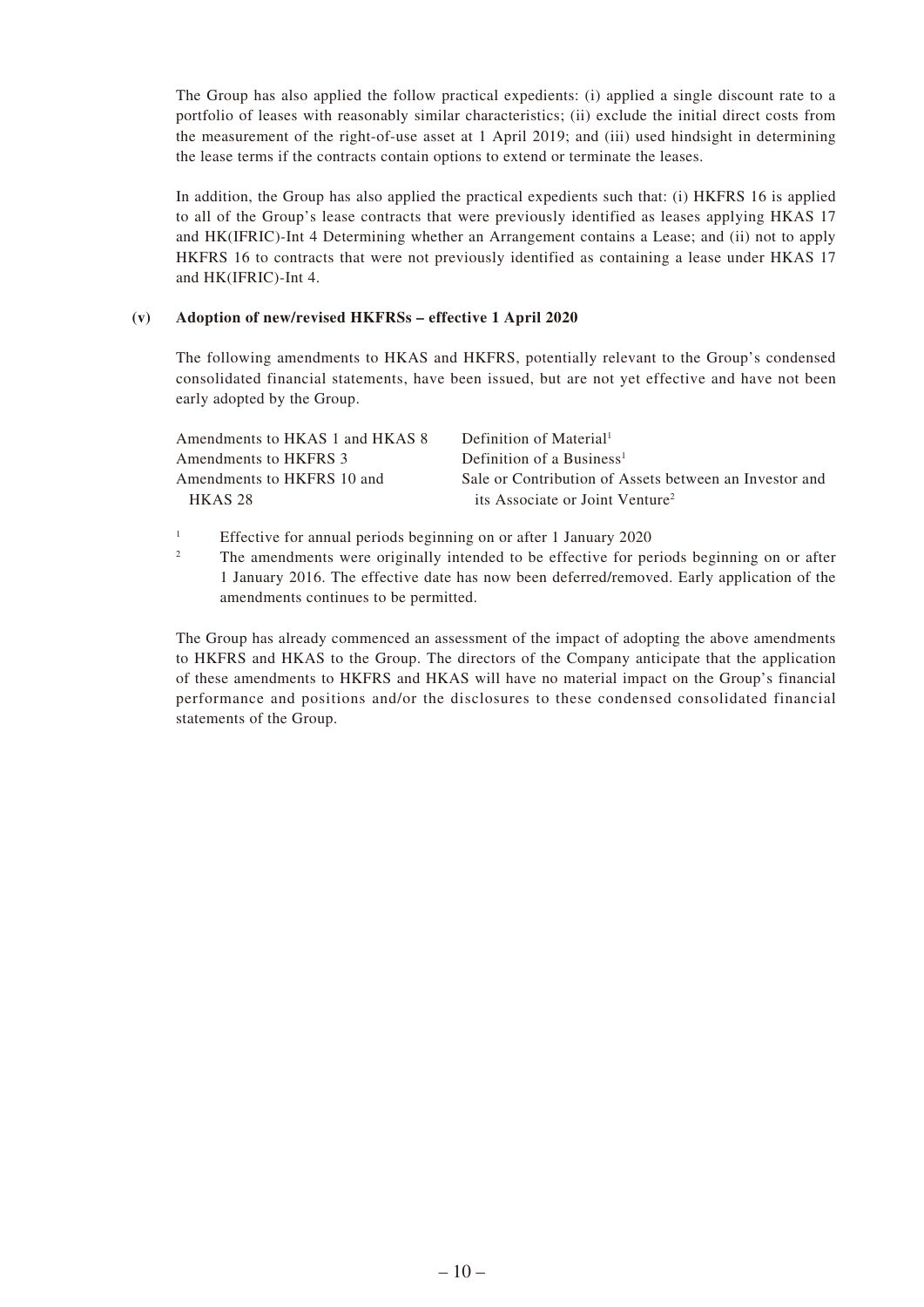#### **4. REVENUE AND SEGMENT INFORMATION**

During the reporting period, the Group was principally engaged in the manufacturing and trading of apparel products. Information reported to the Group's chief operating decision maker (the "CODM"), for the purpose of resources allocation and performance assessment, focuses on the operating results of the Group as a whole, as the Group's resources are integrated and no discrete operating segment historical financial information is available. Accordingly, the Group has only one business segment and no further analysis of this single segment is considered necessary.

#### **Segment revenues and results**

The following is an analysis of the Group's revenue that is disaggregated by major products, primary geographical market and timing of revenue recognition and results from continuing operations by reportable segment.

|                                          | Six months ended 30 September |             |
|------------------------------------------|-------------------------------|-------------|
|                                          | 2019                          | 2018        |
|                                          | <b>HK\$'000</b>               | HK\$'000    |
|                                          | (Unaudited)                   | (Unaudited) |
| <b>Major products</b>                    |                               |             |
| Outerwear                                | 167,340                       | 183,621     |
| <b>Bottoms</b>                           | 94,770                        | 107,587     |
| <b>Tops</b>                              | 18,412                        | 9,235       |
| Others (Note a)                          | 34,635                        | 57,223      |
| <b>Total</b>                             | 315,157                       | 357,666     |
| Primary geographical markets             |                               |             |
| The United States of America (the "USA") | 278,128                       | 329,817     |
| Italy                                    | 29,740                        | 17,916      |
| United Kingdoms                          | 1,345                         | 5,990       |
| Others (Note b)                          | 5,944                         | 3,943       |
|                                          | 315,157                       | 357,666     |
| Timing of revenue recognition            |                               |             |
| At a point in time                       | 315,157                       | 357,666     |
| Transferred over time                    |                               |             |
|                                          | 315,157                       | 357,666     |

*Note a:* Others mainly includes other products like dresses, suits, gown, scarf, jumpsuits, vests and licensing income.

*Note b:* Others mainly includes Japan, Spain and Canada.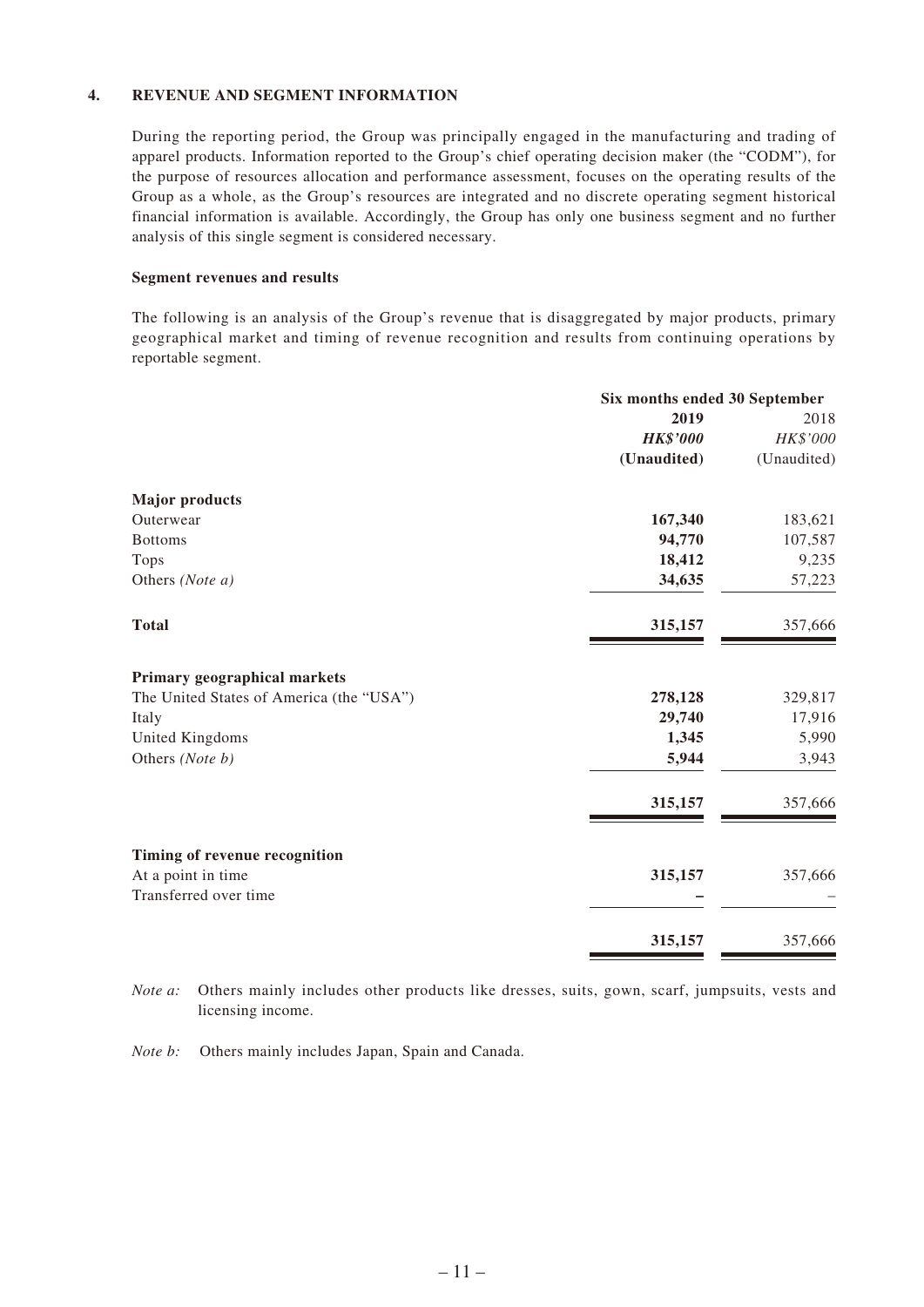#### **Information about the Group's non-current assets**

Information about the Group's non-current assets other than prepaid insurance premium is presented based on the client's location of the assets:

|                                            | At              | At        |
|--------------------------------------------|-----------------|-----------|
|                                            | 30 September    | 31 March  |
|                                            | 2019            | 2019      |
|                                            | <b>HK\$'000</b> | HK\$'000  |
|                                            | (Unaudited)     | (Audited) |
| Hong Kong ("Hong Kong")                    | 35,812          | 16,984    |
| The People's Republic of China (the "PRC") | 24,179          | 14,504    |
| Sri Lanka                                  | 64,597          | 59,703    |
|                                            | 124,588         | 91,191    |
|                                            |                 |           |

#### **5. OTHER GAINS AND LOSSES, NET**

|                                                            | Six months ended 30 September |                 |
|------------------------------------------------------------|-------------------------------|-----------------|
|                                                            | 2019                          | 2018            |
|                                                            | <b>HK\$'000</b>               | <b>HK\$'000</b> |
|                                                            | (Unaudited)                   | (Unaudited)     |
| Fair value changes on prepaid insurance premium            | (584)                         | 38              |
| Expected credit loss on trade receivables, net             | (538)                         | (419)           |
| Net exchange gain                                          | 1,831                         | 803             |
| Fair value changes in convertible promissory note          | 1,144                         |                 |
| Gain/(loss) on disposal/written-off of property, plant and |                               |                 |
| equipment                                                  | 57                            | (5)             |
|                                                            | 1,910                         | 417             |

#### **6. FINANCE COSTS**

|                                        | Six months ended 30 September |             |
|----------------------------------------|-------------------------------|-------------|
|                                        | 2019                          | 2018        |
|                                        | <b>HK\$'000</b>               | HK\$'000    |
|                                        | (Unaudited)                   | (Unaudited) |
| Interest on bank borrowings            |                               |             |
| - trust receipt loans                  | 2,443                         | 2,036       |
| - term and revolving loans             | 1,891                         | 2,110       |
| - bank overdraft                       |                               |             |
| Interest expenses on lease liabilities | 572                           |             |
|                                        | 4,907                         | 4,147       |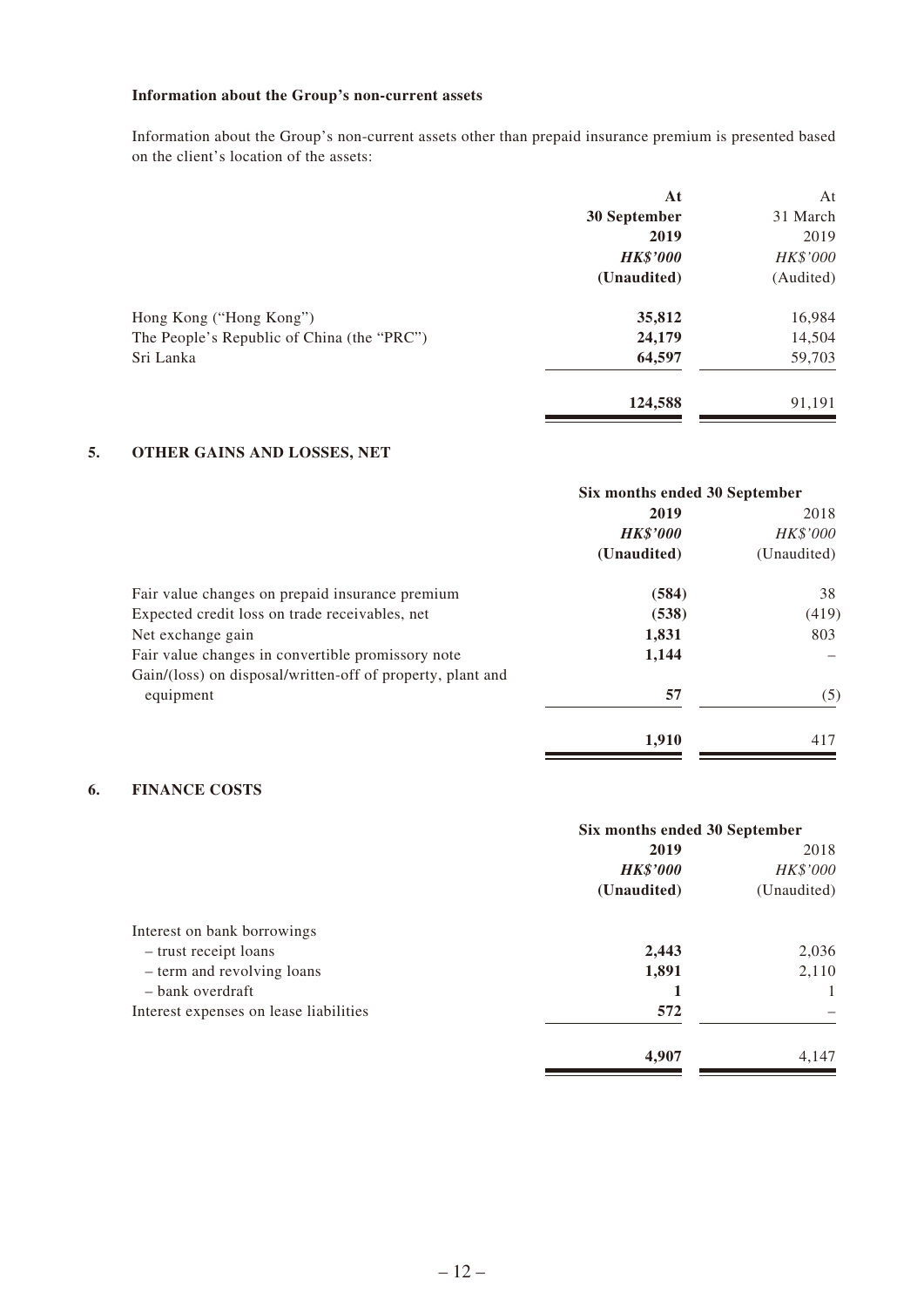#### **7. INCOME TAX (CREDIT)/EXPENSE**

|                                  | Six months ended 30 September |             |
|----------------------------------|-------------------------------|-------------|
|                                  | 2019                          | 2018        |
|                                  | <b>HK\$'000</b>               | HK\$'000    |
|                                  | (Unaudited)                   | (Unaudited) |
| Hong Kong profits tax            |                               |             |
| - current taxation               | 137                           | 1,302       |
| Oversea profits tax              |                               |             |
| - current taxation               | 72                            | 101         |
| - under provision in prior years | 47                            | 43          |
|                                  | 119                           | 144         |
| Deferred tax:                    |                               |             |
| - Hong Kong                      | (255)                         | (156)       |
| $-$ Overseas                     | (49)                          |             |
|                                  | (304)                         | (156)       |
|                                  | (48)                          | 1,290       |

The Group is subject to income tax on an entity basis on profits arising in or derived from the tax jurisdictions in which members of the Group are domiciled and operate.

In March 2018, the Hong Kong Government introduced a two-tiered profits tax rates regime by enacting the Inland Revenue (Amendment) (No. 3) Ordinance 2018. Under the two-tiered profits tax rates regime, the first HK\$2 million of assessable profits of qualifying group entity will be taxed at 8.25% and assessable profits above HK\$2 million will be taxed at 16.5% for the six months ended 30 September 2019 and 2018. The profits of group entities not qualifying for the two-tiered profits tax rates regime will continue to be taxed at a flat rate of 16.5%. A HK subsidiary of the Group has been entitled to a concessionary tax rate of 50% on the transactions made with a PRC subsidiary of the Group under the relevant contract processing arrangement for both periods.

Pursuant to the income tax rules and regulations of the PRC, the provision for PRC Enterprise Income Tax ("EIT") of the PRC subsidiary of the Group is calculated based on the statutory tax rate of 25% on the assessable profits.

The provision for Sri Lanka Corporate Income Tax is based on the statutory rate of 14% (six months ended 30 September 2018: 14%) of the assessable profit of the Sri Lanka subsidiaries of the Group as determined in accordance with the Sri Lanka's Inland Revenue.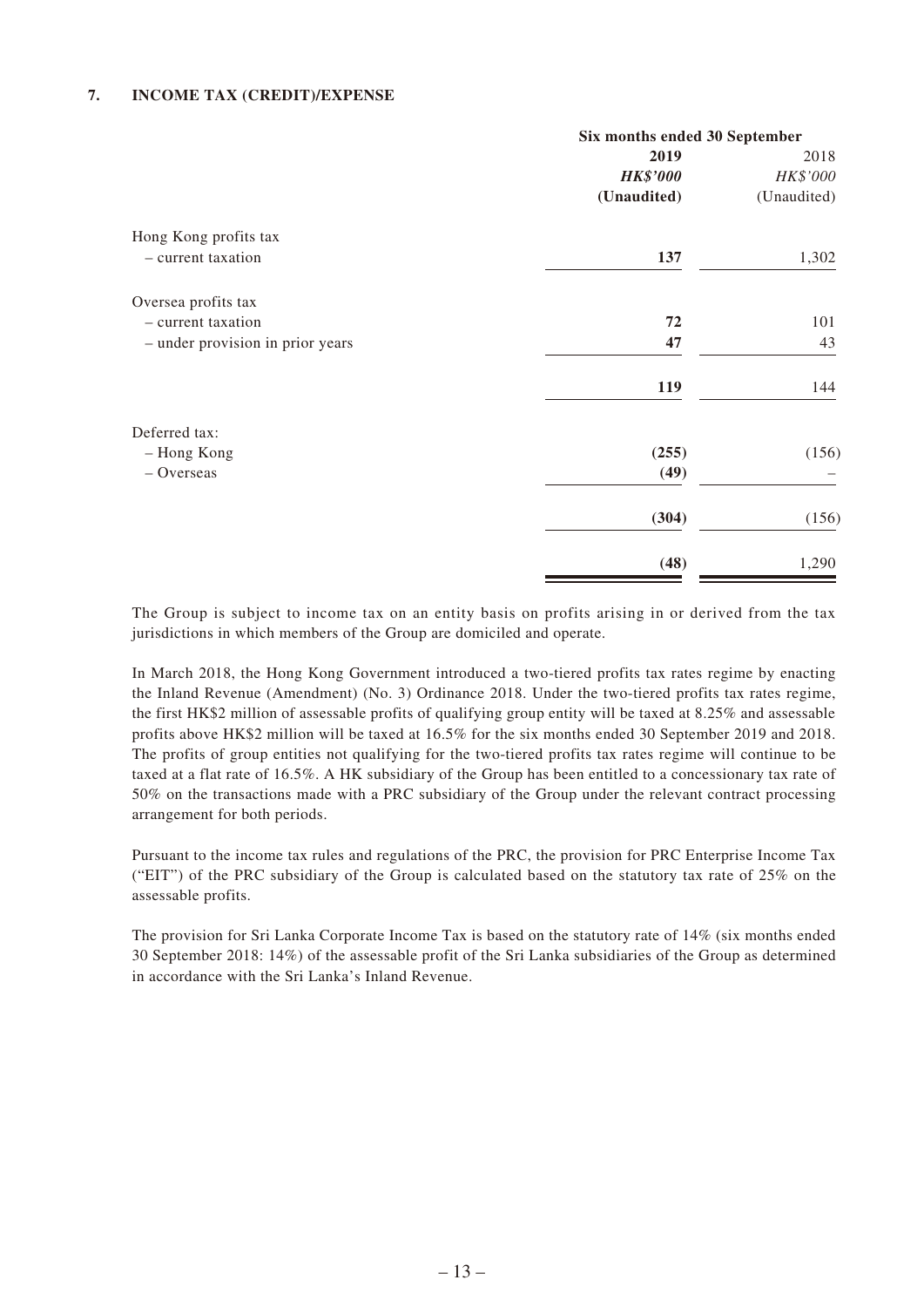#### **8. PROFIT FOR THE PERIOD**

The Group's operating profit is arrived at after charging/(crediting):

|                                                                           | Six months ended 30 September |             |  |
|---------------------------------------------------------------------------|-------------------------------|-------------|--|
|                                                                           | 2019                          | 2018        |  |
|                                                                           | <b>HK\$'000</b>               | HK\$'000    |  |
|                                                                           | (Unaudited)                   | (Unaudited) |  |
| Profit for the period has been arrived at after charging/<br>(crediting): |                               |             |  |
| Depreciation of property, plant and equipment                             | 4,801                         | 5,786       |  |
| Depreciation of right-of-use assets                                       | 4,712                         |             |  |
| Amortisation of payment for leasehold land held for own use               |                               |             |  |
| under operating lease                                                     |                               | 289         |  |
| Fair value changes on prepaid insurance premium                           | 584                           | (38)        |  |
| Employee costs (including directors' emoluments)                          | 68,588                        | 70,780      |  |
| Listing expenses                                                          |                               | 5,110       |  |
| Write-down of inventories                                                 |                               | 514         |  |
| Interest income *                                                         | (200)                         | (12)        |  |

\* Included in other revenue

#### **9. DIVIDENDS**

|                   |                 | Six months ended 30 September |  |
|-------------------|-----------------|-------------------------------|--|
|                   | 2019            | 2018                          |  |
|                   | <b>HK\$'000</b> | HK\$'000                      |  |
|                   | (Unaudited)     | (Unaudited)                   |  |
| Interim dividends |                 |                               |  |
|                   |                 |                               |  |

The directors of the Company do not recommend the payment of an interim dividend for the six months ended 30 September 2019 (six months ended 30 September 2018: Nil).

#### **10. EARNINGS PER SHARE**

Basic earnings per share is calculated by dividing the profit attributable to equity holders of the Company by the weighted average number of ordinary shares in issue during the six months ended 30 September 2019 and 2018.

|                                                              | Six months ended 30 September |             |
|--------------------------------------------------------------|-------------------------------|-------------|
|                                                              | 2019                          |             |
|                                                              | <b>HK\$'000</b>               | HK\$'000    |
|                                                              | (Unaudited)                   | (Unaudited) |
| <b>Earnings</b>                                              |                               |             |
| Profit for the period attributable to owners of the Company  |                               |             |
| for the purposes of calculations of basic earnings per share | 1.151                         | 3.118       |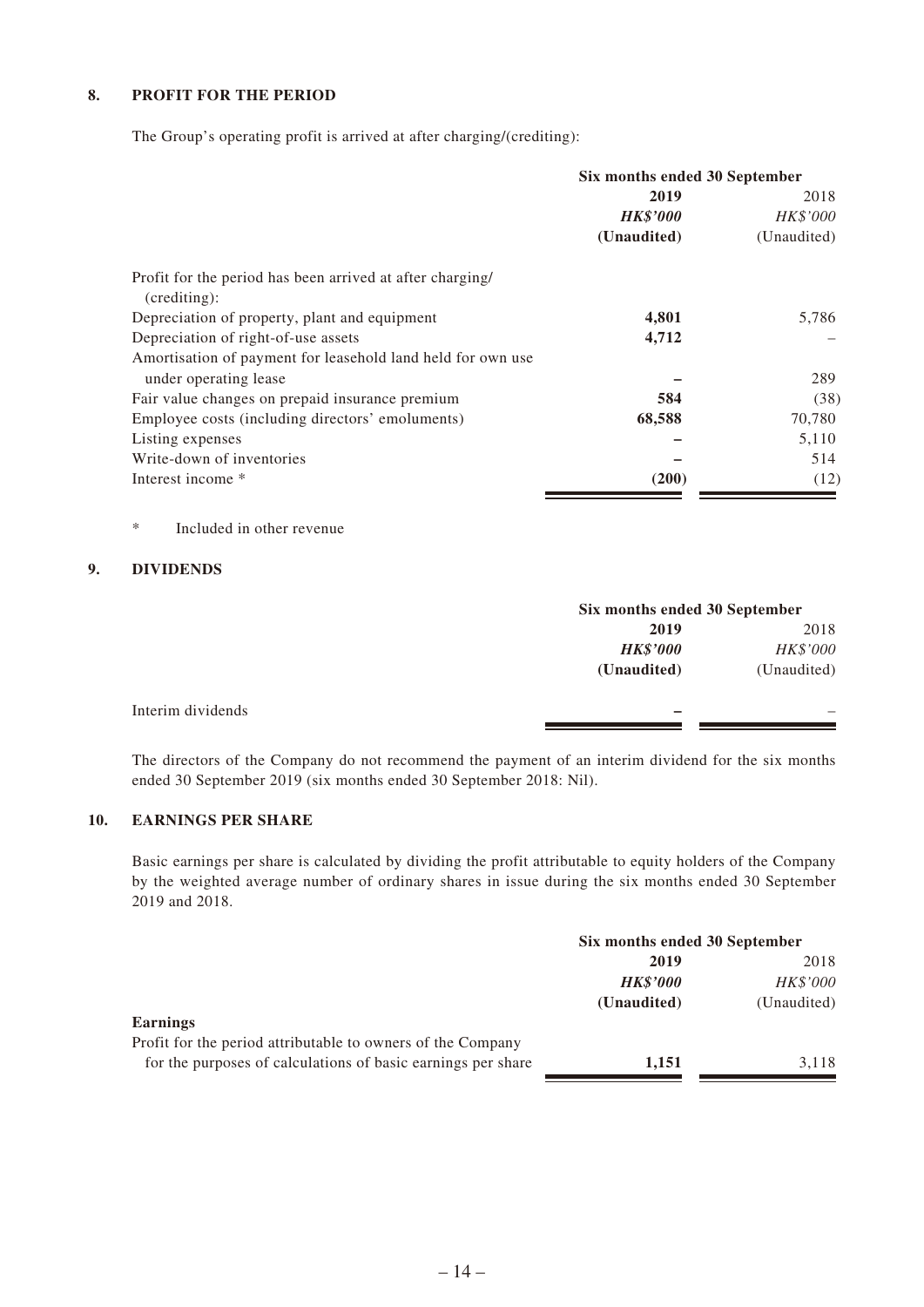|                                                             | Six months ended 30 September |             |
|-------------------------------------------------------------|-------------------------------|-------------|
|                                                             | 2019                          | 2018        |
|                                                             | 2000                          | '000        |
|                                                             | (Unaudited)                   | (Unaudited) |
| Number of shares                                            |                               |             |
| Weighted average number of ordinary shares for the purposes |                               |             |
| of calculations of basic earnings per share                 | 800,000                       | 600,000     |

No diluted earnings per share for the six months ended 30 September 2019 and 2018 was presented as the Company did not have any dilutive potential ordinary shares in issue for the six months ended 30 September 2019 and 2018.

#### **11. INTANGIBLE ASSETS**

|           | At 30 September | At 31 March |
|-----------|-----------------|-------------|
|           | 2019            | 2019        |
|           | <b>HK\$'000</b> | HK\$'000    |
|           | (Unaudited)     | (Audited)   |
| Trademark | 10,850          | -           |

The J Peterman trademark is considered to have an indefinite useful life. The J Peterman trademark services the J Peterman worldwide operations and is separately identifiable.

The recoverable amount of the J Peterman trademark is based on fair value less costs of disposal, estimated using discounted cash flows method. Management believes that any reasonably possible change in the key assumptions on which the recoverable amount measurement is based would not cause the carrying amount to exceed its recoverable amount.

#### **12. CONVERTIBLE PROMISSORY NOTE**

|                                | At 30 September | At 31 March |
|--------------------------------|-----------------|-------------|
|                                | 2019            | 2019        |
|                                | <b>HK\$'000</b> | HK\$'000    |
|                                | (Unaudited)     | (Audited)   |
| At the beginning of the period |                 |             |
| Additions                      | 4,910           | -           |
| Changes in fair value          | 1,144           |             |
|                                | 6,054           |             |

The Group made investment in a convertible promissory note ("convertible promissory note") of a nonrelated private company, and this investment held by the Company contain embedded derivatives. After assessment on the Group's business model for managing financial assets and contractual cash flow test where those cash flows represent solely payments of principal and interest ("SPPI"), the Group recognised these investments as financial assets at fair value through profit or loss.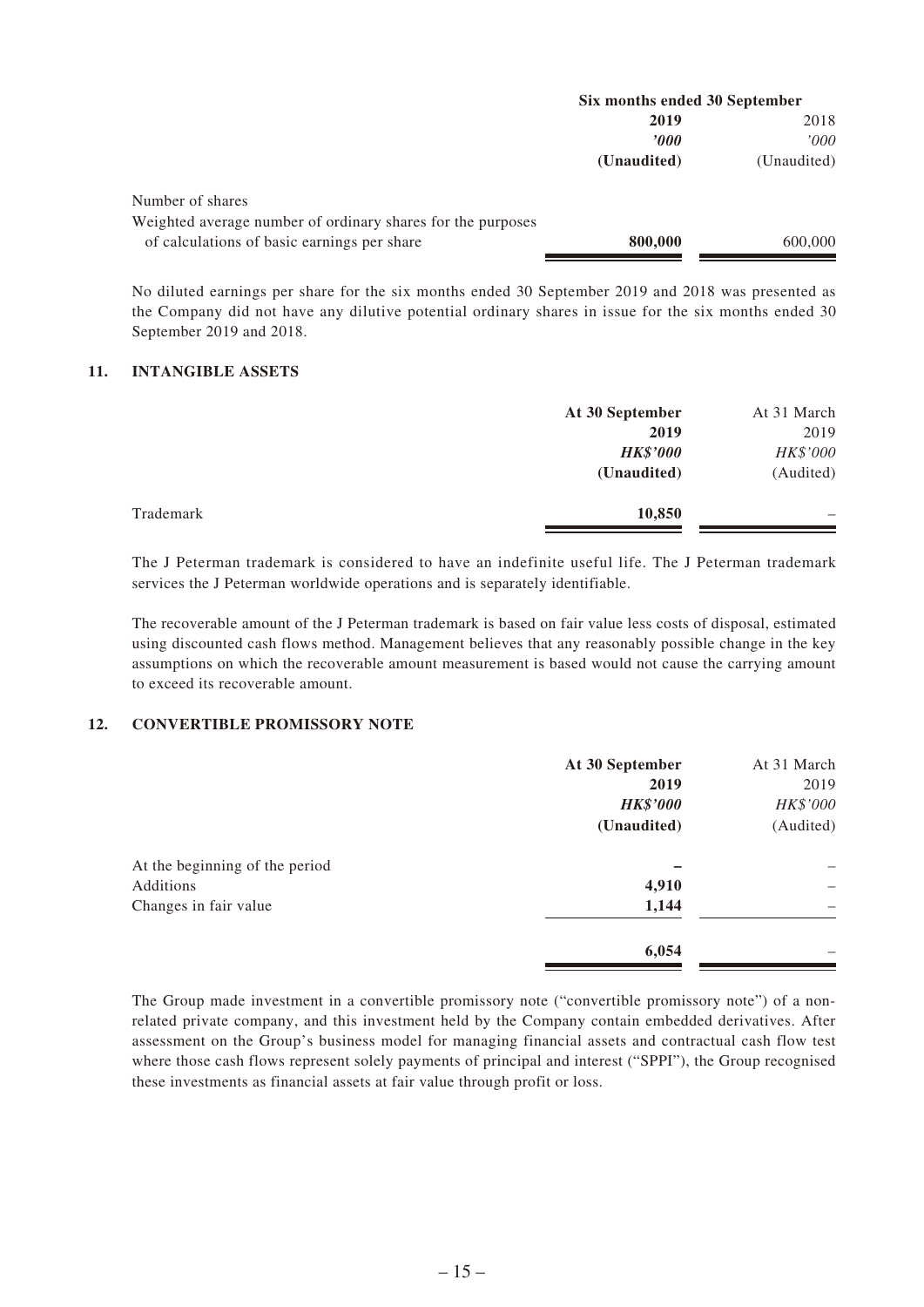The relevant fair value is determined with reference to valuation carried out by Grant Sherman Appraisal Limited using market approach and equity allocation method.

|                         | At 30 September | At 31 March |
|-------------------------|-----------------|-------------|
|                         | 2019            | 2019        |
|                         | <b>HK\$'000</b> | HK\$'000    |
|                         | (Unaudited)     | (Audited)   |
| Risk-free interest rate | $1.7\%$         |             |
| Volatility              | $37.11\%$       | -           |
|                         |                 |             |

The Group estimated the risk-free interest rate based on the yield of US Treasury Strips with a maturity life equal to period from the respective appraisal dates to expected liquidation date. Volatility was estimated at the dates of appraisal based on average of historical volatilities of the comparable companies in the same industry for a period from the respective appraisal dates to expected liquidation date. Thus, we consider that the fair value measurement of level 3 fair value measurement under HKFRS13.B36(b).

#### **13. RIGHT-OF-USE ASSETS AND LEASE LIABILITIES**

#### **Right-of-use assets**

|                                         | Land and<br>buildings<br>HK\$'000<br>(Unaudited) | <b>Prepaid lease</b><br>payment<br><b>HK\$'000</b><br>(Unaudited) | <b>Total</b><br>HK\$'000<br>(Unaudited) |
|-----------------------------------------|--------------------------------------------------|-------------------------------------------------------------------|-----------------------------------------|
| Cost at 1 April 2019                    |                                                  |                                                                   |                                         |
| Recognition upon effective of HKFRS 16  | 22,646                                           | 23,329                                                            | 45,975                                  |
| Additions                               | 93                                               |                                                                   | 93                                      |
| Depreciation provided during the period | (4, 423)                                         | (289)                                                             | (4, 712)                                |
| Exchange realignments                   | (602)                                            |                                                                   | (602)                                   |
| At 30 September 2019                    | 17,714                                           | 23,040                                                            | 40,754                                  |

The right-of-use assets represent the Group's rights to use underlying leased premises under operating lease arrangements over the lease terms, which are stated at cost less accumulated depreciation and accumulated impairment losses, and adjusted for any remeasurement of the lease liabilities.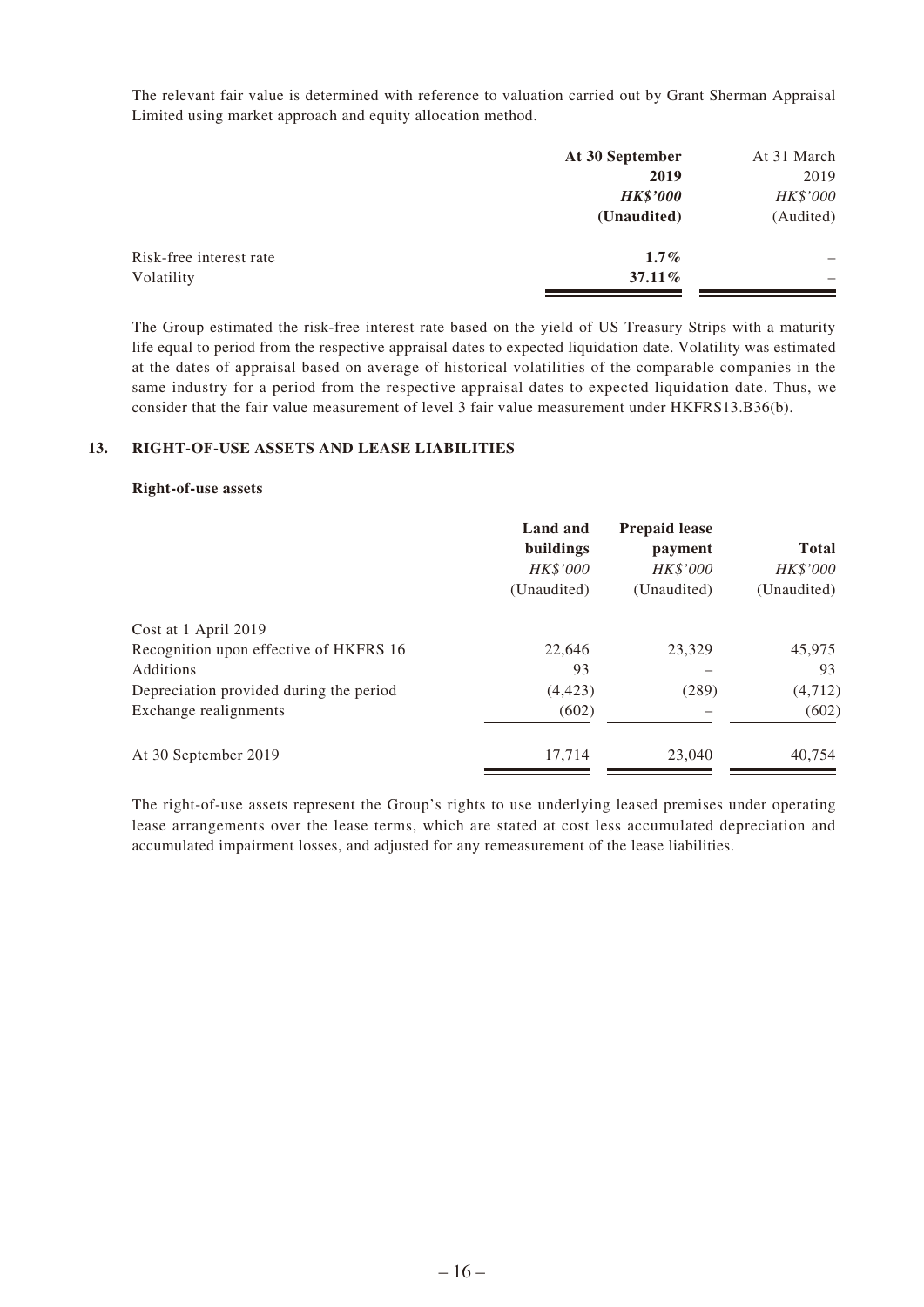#### **Lease Liabilities**

|                                              | At 30 September 2019<br><b>HK\$'000</b> |
|----------------------------------------------|-----------------------------------------|
|                                              | (Unaudited)                             |
| Maturity analysis                            |                                         |
| Less than one year                           | 9,247                                   |
| Over one year and more                       | 9,377                                   |
| Total lease liabilities at 30 September 2019 | 18,624                                  |
| Analysed as:                                 |                                         |
| Current portion                              | 9,247                                   |
| Non-current portion                          | 9,377                                   |
|                                              | 18,624                                  |

#### **14. GOODWILL**

|          | At 30 September | At 31 March |
|----------|-----------------|-------------|
|          | 2019            | 2019        |
|          | <b>HK\$'000</b> | HK\$'000    |
|          | (Unaudited)     | (Audited)   |
| Goodwill | 17,803          | 17,803      |

For the purpose of impairment testing, goodwill is allocated to the cash generating units ("CGU") identified as follows:

|                                               | At 30 September | At 31 March |  |
|-----------------------------------------------|-----------------|-------------|--|
|                                               | 2019            | 2019        |  |
|                                               | <b>HK\$'000</b> | HK\$'000    |  |
|                                               | (Unaudited)     | (Audited)   |  |
| Manufacturing and trading of apparel products | 17,803          | 17,803      |  |

The recoverable amount for the CGU is determined based on value-in-use calculations. These calculations use pre-tax cash flow projections based on financial budgets approved by management covering a 5-year period. Cash flows beyond the 5-year period are extrapolated using the estimated growth rates as stated below. The growth rate does not exceed the long-term average growth rate for the manufacturing and trading of garments business in which the CGU operates. The discount rates used for value-in-use calculations are pre-tax and reflect specific risks relating to the relevant CGU.

|                             | At 30 September | At 31 March |
|-----------------------------|-----------------|-------------|
|                             | 2019            | 2019        |
|                             | <b>HK\$'000</b> | HK\$'000    |
|                             | (Unaudited)     | (Audited)   |
| Discount rate               | 15.58%          | 16.19%      |
| Budgeted gross margin       | $17\%$          | 19%         |
| Average revenue growth rate | 3%              | 5%          |
| Growth rate                 | $3\%$           | 5%          |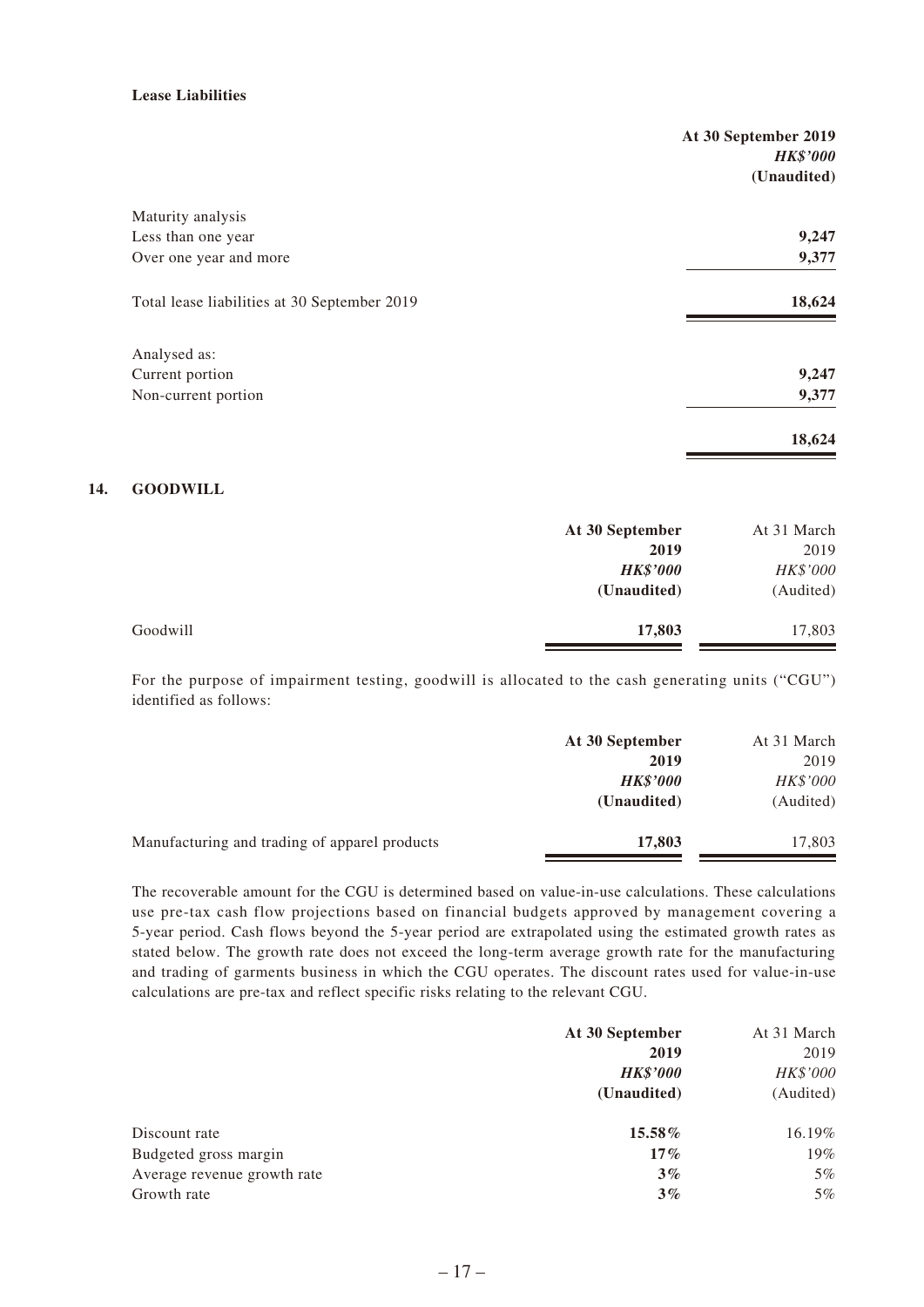#### **15. TRADE AND OTHER RECEIVABLES**

|                               | At 30 September<br>2019 | At 31 March<br>2019 |
|-------------------------------|-------------------------|---------------------|
|                               | <b>HK\$'000</b>         | HK\$'000            |
|                               | (Unaudited)             | (Audited)           |
| Trade receivables             | 207,927                 | 153,684             |
| Less: Loss allowances         | (1, 331)                | (793)               |
|                               | 206,596                 | 152,891             |
| Prepayment                    | 15,254                  | 14,356              |
| Other receivables             | 387                     | 721                 |
| Utilities and sundry deposits | 2,013                   | 1,730               |
|                               | 224,250                 | 169,698             |

The Group allows a credit period ranging from 30 days to 60 days to its trade customers. The following is an aged analysis of trade and bills receivables based on the due dates net of loss allowances:

| At 30 September | At 31 March |
|-----------------|-------------|
| 2019            | 2019        |
| <b>HK\$'000</b> | HK\$'000    |
| (Unaudited)     | (Audited)   |
| 182,743         | 93,356      |
| 3,810           | 44,941      |
| 3,831           | 9,482       |
| 12,834          | 4,925       |
| 3,378           | 187         |
| 206,596         | 152,891     |
|                 |             |

During the current interim period, the Group provided HK\$538,000 (six months ended 30 September 2018: HK\$419,000) net loss allowance based on the provision matrix.

The movement in the allowance for expected credit loss of trade receivables during the current interim period/year was as follows:

|                                                                                                    | At 30 September | At 31 March |
|----------------------------------------------------------------------------------------------------|-----------------|-------------|
|                                                                                                    | 2019            | 2019        |
|                                                                                                    | <b>HK\$'000</b> | HK\$'000    |
|                                                                                                    | (Unaudited)     | (Audited)   |
| At the beginning of the period/year<br>Expected credit loss on trade receivables recognised during | 793             | 278*        |
| the period/year, net                                                                               | 538             | 515         |
| At the end of the period/year                                                                      | 1,331           | 793         |
|                                                                                                    |                 |             |

\* The Group has initially applied HKFRS 9 at 1 April 2018.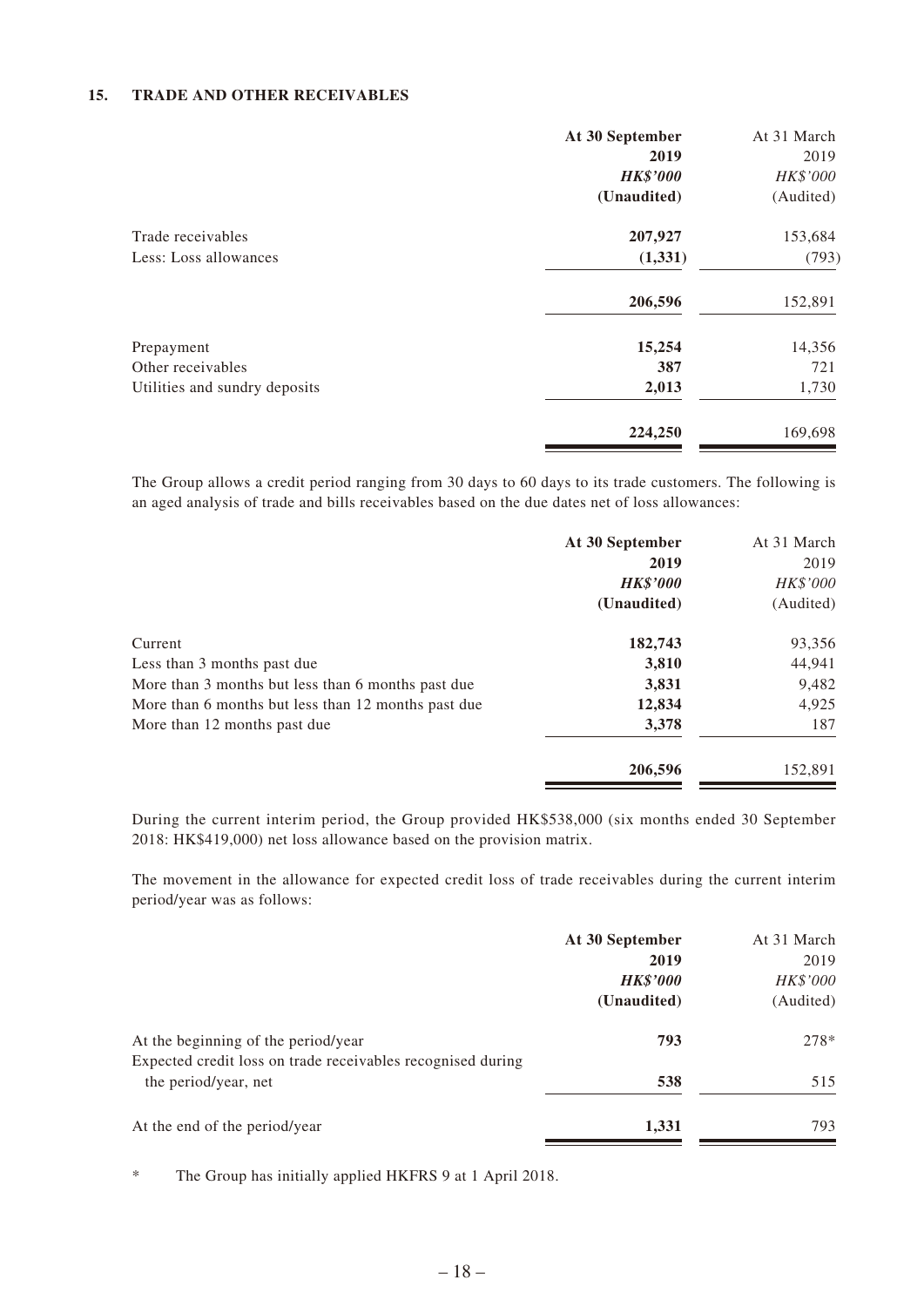#### **16. TRADE, BILLS AND OTHER PAYABLES**

|                                                          | At 30 September | At 31 March |
|----------------------------------------------------------|-----------------|-------------|
|                                                          | 2019            | 2019        |
|                                                          | <b>HK\$'000</b> | HK\$'000    |
|                                                          | (Unaudited)     | (Audited)   |
| Trade payables                                           | 44,861          | 40,407      |
| Bills payables                                           | 18,864          | 24,927      |
| Deferred gain on purchase of convertible promissory note | 1,035           |             |
| Other payables and accruals                              | 12,863          | 11,971      |
|                                                          | 77,623          | 77,305      |

The following is an ageing analysis of trade payables based on invoice dates are as follows:

| At 30 September | At 31 March |
|-----------------|-------------|
| 2019            | 2019        |
| <b>HK\$'000</b> | HK\$'000    |
| (Unaudited)     | (Audited)   |
| 33,198          | 22,215      |
| 11,295          | 18,057      |
| 336             | 106         |
| 32              | 29          |
| 44,861          | 40,407      |
|                 |             |

All the bills payables of the Group were not yet due at the end of the reporting periods.

#### **17. SHARE CAPITAL**

The Company was incorporated with limited liability in the Cayman Islands on 6 June 2017 with an authorised share capital of HK\$380,000 divided into 38,000,000 shares of HK\$0.01 each, of which one Share was allotted and issued to the initial subscriber, an Independent Third Party. At the same date, the said Share of HK\$0.01 was transferred to Moonlight Global Holdings Limited ("Moonlight") and one Share of HK\$0.01 was allotted and issued to Rainbow Galaxy Limited ("Rainbow Galaxy") prior to the completion of the Reorganisation.

|                                                                 | <b>shares</b>  | Number of Nominal value of<br>ordinary shares<br><b>HK\$</b> | Share premium<br><b>HK\$</b> |
|-----------------------------------------------------------------|----------------|--------------------------------------------------------------|------------------------------|
| <b>Authorised</b><br>At 1 April (audited) and 30 September 2019 |                |                                                              |                              |
| (unaudited)                                                     | 10,000,000,000 | 100,000,000                                                  |                              |
| <b>Issued and fully paid</b>                                    |                |                                                              |                              |
| At 1 April (audited) and 30 September 2019<br>(unaudited)       | 800,000,000    | 8,000,000                                                    | 66,540,898                   |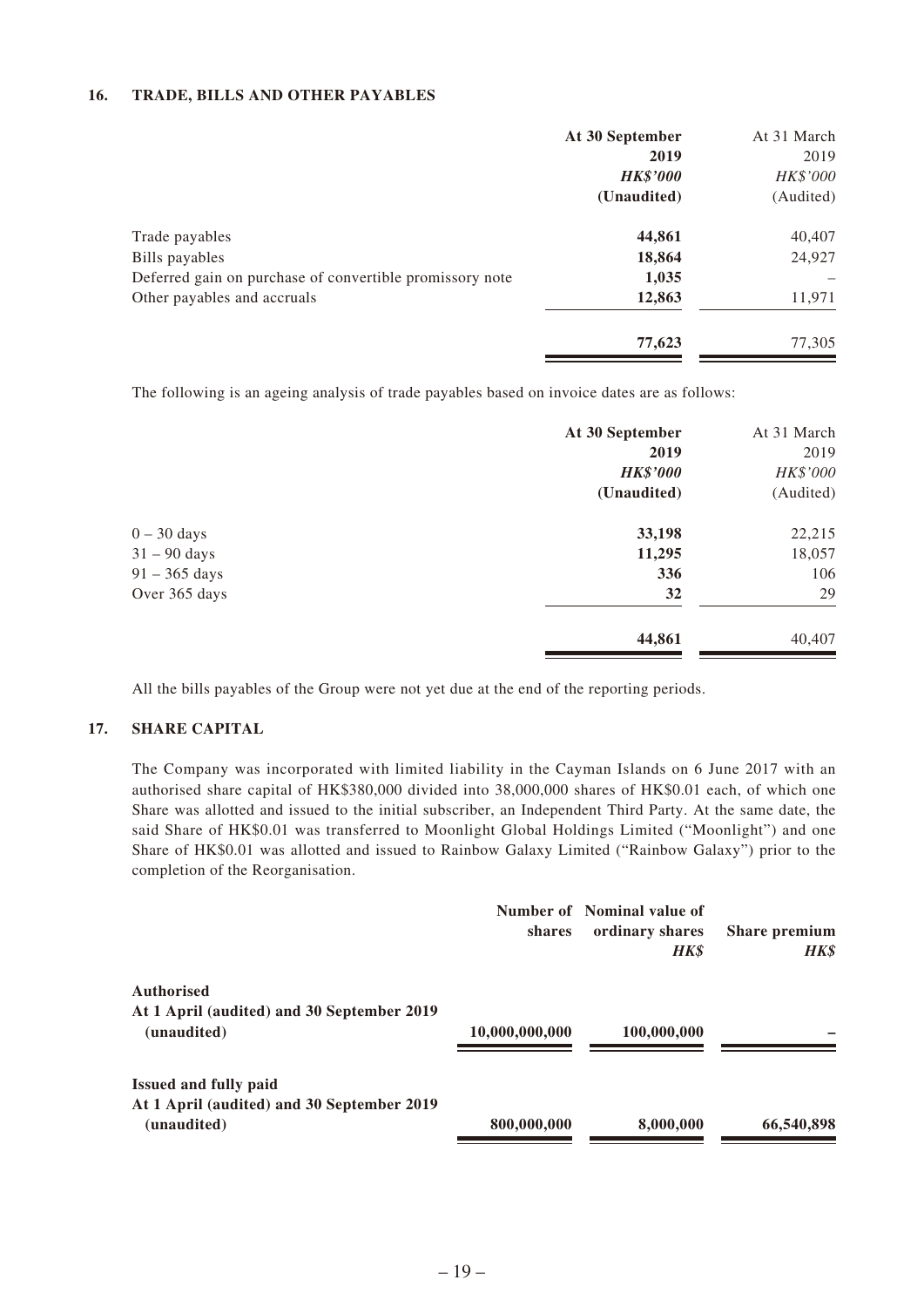|                                                      | shares         | Number of Nominal value of<br>ordinary shares<br><b>HK\$</b> | Share premium<br><b>HK\$</b> |
|------------------------------------------------------|----------------|--------------------------------------------------------------|------------------------------|
| <b>Authorised</b>                                    |                |                                                              |                              |
| At 1 April 2018 (audited)                            | 38,000,000     | 380,000                                                      |                              |
| Increase during the year (Note a)                    | 9,962,000,000  | 99,620,000                                                   |                              |
| At 31 March 2019 (audited)                           | 10,000,000,000 | 100,000,000                                                  |                              |
| <b>Issued and fully paid</b>                         |                |                                                              |                              |
| At 1 April 2018 (audited)                            | $\mathfrak{D}$ | —*                                                           |                              |
| Reorganisation Issue ( <i>Note b</i> )               | 98             | —*                                                           |                              |
| Capitalisation Issue (Note c)                        | 599,999,900    | 5,999,999                                                    |                              |
| Issuance of new shares upon listed ( <i>Note d</i> ) | 200,000,000    | 2,000,000                                                    | 78,000,000                   |
| Share issuance cost                                  |                |                                                              | (11, 459, 102)               |
| At 31 March 2019 (audited)                           | 800,000,000    | 8,000,000                                                    | 66,540,898                   |

Represents amount less than HK\$1,000.

- *Note a*: On 21 September 2018, the Shareholders resolved to increase the authorised share capital of the Company from HK\$380,000 to HK\$100,000,000 by the creation of 9,962,000,000 additional Shares, each ranking pari passu with the Shares then in issue in all respects.
- *Note b:* Pursuant to the share purchase agreement dated 18 September 2018, each of Moonlight and Rainbow Galaxy transferred 50% shareholding interests in Excel Tops Limited to the Company by allotting and issuing, credit as fully paid, 49 ordinary shares of the Company to Moonlight and 49 ordinary shares of the Company to Rainbow Galaxy.
- *Note c:* Pursuant to the resolution of the Company's controlling shareholders, Moonlight and Rainbow Galaxy, the Company allotted and issued a total of 599,999,900 new ordinary shares on 19 October 2018 by way of capitalisation of a sum of HK\$5,999,999 reserve of the Company ("Capitalisation Issue"). Such shares rank pari passu in all respects with the then existing shares of the Company. Upon the completion of the Capitalisation Issue, the number of ordinary shares of the Company increased to 600,000,000.
- *Note d:* On 19 October 2018, upon listing on the Stock Exchange, the Company issued a total of 200,000,000 new ordinary shares. Such shares rank pari passu in all respects with the then existing shares of the Company. The offer price is HK\$0.40 per share and the total proceeds (before payments of listing expenses) from issuance of new shares upon listing are HK\$80,000,000. Upon the completion of the issuance, the number of ordinary shares of the Company increased to 800,000,000. Increase in share capital was completed through utilisation of accumulated profit and statutory surplus reserve. The excess portion of net asset value of the Company at the date of capital restructuring over the enlarged share capital was transferred to capital reserve.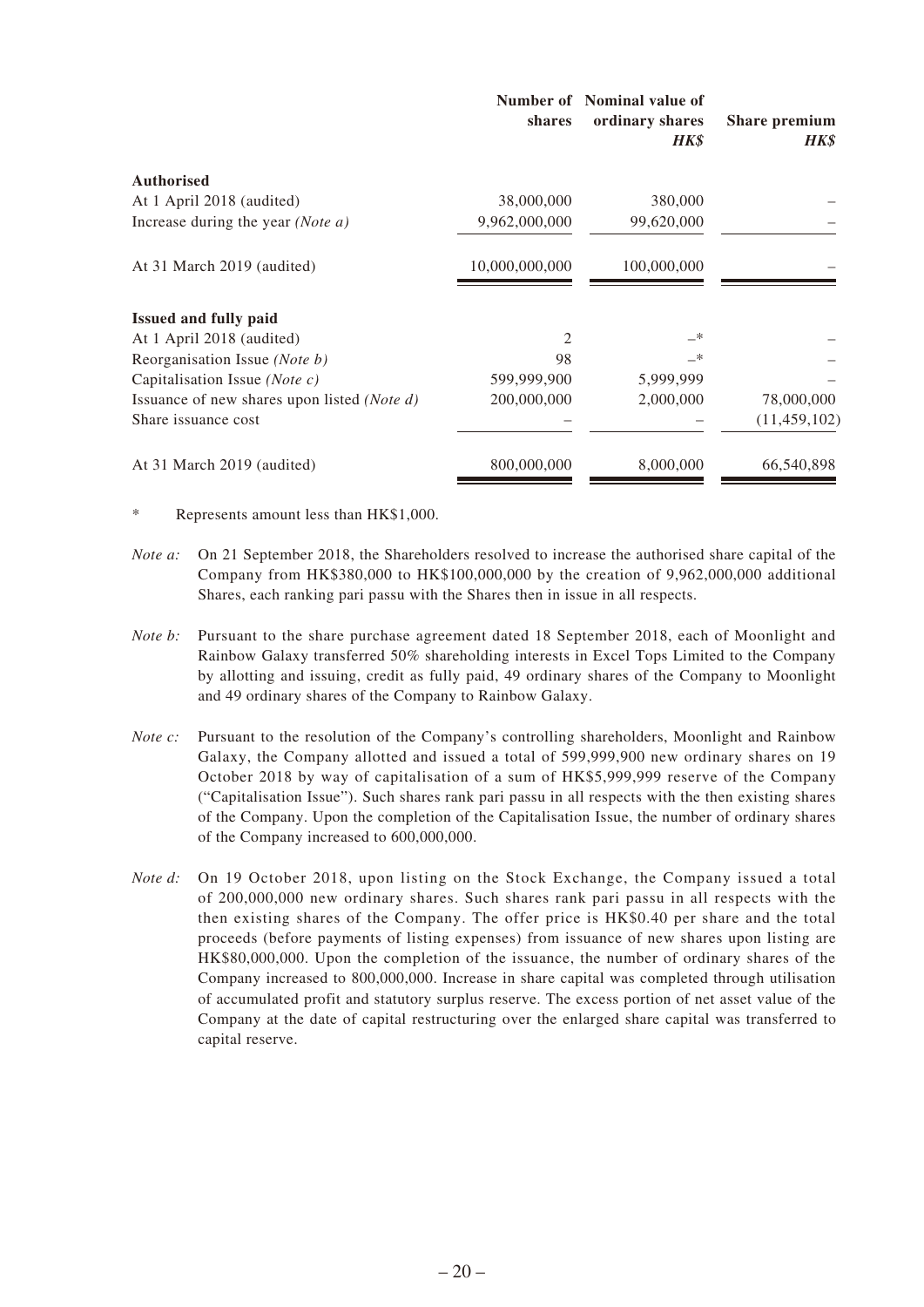#### **18. OPERATING LEASE COMMITMENTS**

#### **The Group as lessee**

The Group leases various properties including motor vehicles and dormitories under non-cancellable operating lease agreements. Substantial leases have been recorded as lease liabilities as at 30 September 2019 under newly adopted accounting standard HKFRS 16 (Note 3) and the Group has operating lease commitment of HK\$122,000 as at 30 September 2019. The operating lease commitment of the Group as at 31 March 2019 presented below represents the future aggregate minimum lease payments under all noncancellable operating leases.

|                                                   | At 30 September | At 31 March |
|---------------------------------------------------|-----------------|-------------|
|                                                   | 2019            | 2019        |
|                                                   | <b>HK\$'000</b> | HK\$'000    |
|                                                   | (Unaudited)     | (Audited)   |
| Not later than one year                           | 122             | 10,395      |
| Later than one year and not later than five years |                 | 13,864      |
| Later than five years                             |                 | 8,981       |
|                                                   | 122             | 33,240      |

#### **19. CAPITAL COMMITMENTS**

|                                                   | At 30 September | At 31 March |
|---------------------------------------------------|-----------------|-------------|
|                                                   | 2019            | 2019        |
|                                                   | <b>HK\$'000</b> | HK\$'000    |
|                                                   | (Unaudited)     | (Audited)   |
| Not later than one year                           | 2,781           |             |
| Later than one year and not later than five years |                 |             |
|                                                   | 2,781           |             |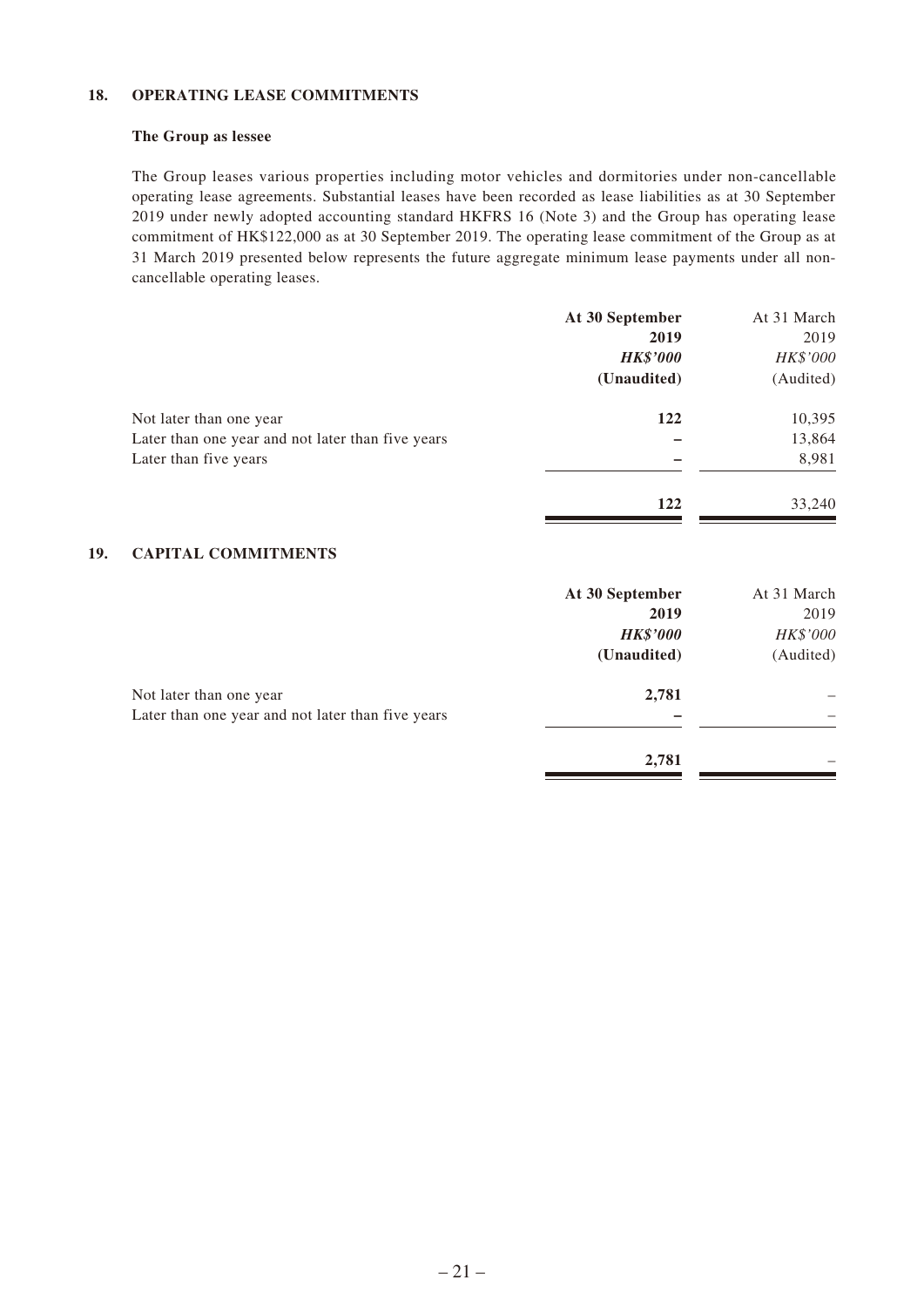# **MANAGEMENT DISCUSSION AND ANALYSIS**

# **RESULTS AND BUSINESS REVIEW**

During the six months ended 30 September 2019 (the "Period Under Review"), the Group's revenue decreased by HK\$42,509,000, approximately 11.9%, to approximately HK\$315,157,000 from approximately HK\$357,666,000 for the six months ended 30 September 2018. The lower sales revenue in the first half of 2019 was partly seasonal due to different product mix, and partly as a result of the Company not making lower-priced products in our own factories. The decrease in gross profit of approximately HK\$7,841,000 from a lower sales volume was significantly offset by the increase in other gains of approximately HK\$1,493,000 and net decrease in expenses including selling and distribution costs, general and administrative expenses, listing expenses and finance costs of approximately HK\$3,604,000. On an after tax basis, the net profit was lower by approximately HK\$1,967,000 which already reflected a charge of approximately HK\$2,855,000 to the gross profit because the Company decided to share on an ad hoc basis a portion of the import tariffs with the customer on orders that were already in production and were caught by the additional 15% increase in import tariffs for woven apparels that entered the U.S. Customs on or after 1 September 2019.

The profit attributable to owners of the Company for the Period Under Review amounted to approximately HK\$1,151,000 (2018: approximately HK\$3,118,000), and the EBITDA of the Company for the same period was approximately HK\$15,523,000 (2018: HK\$14,630,000).

The Group recorded other gain of approximately HK\$1,144,000 resulting from fair value changes in the convertible promissory note. Details of the purchase of convertible promissory note transaction can be found in the Company's announcement on 14 July 2019.

### **Sales by Product Categories**

The Group's apparel products can generally be divided into four categories, namely (i) outerwear (include mainly jackets, coats and blazers and are chiefly made from wool and wool blend), (ii) bottoms (include pants, shorts and skirts, and are chiefly made from cotton, wool and wool blend), (iii) tops include mainly shirts, blouses and tank tops, and are chiefly made from cotton, polyester, triacetate and lyocell and (iv) other products (mainly dresses, suits, gown, scarf, jumpsuits and vests, and are chiefly made of cotton, wool and wool blend). During Period Under Review, the sales volume of the Group amounted to approximately 1,363,900 pieces of finished apparel products (2018: approximately 1,900,000 pieces). The decrease in sale volume is mainly attributable to the decrease in sale volume of bottom, outwear and other products. The sale volume of bottoms, outerwear, top and other products were approximately 618,300 pieces, 516,800 pieces, 82,800 pieces and 146,000 pieces respectively for the Period Under Review and approximately 992,000 pieces, 534,000 pieces, 58,000 pieces and 316,000 pieces respectively for the six months ended 30 September 2018. The average selling price of the products for the Period Under Review was approximately HK\$231 per piece of finished apparel products (2018: approximately HK\$188 per piece). The average selling price per piece of bottoms, outerwear, tops and other products amounted to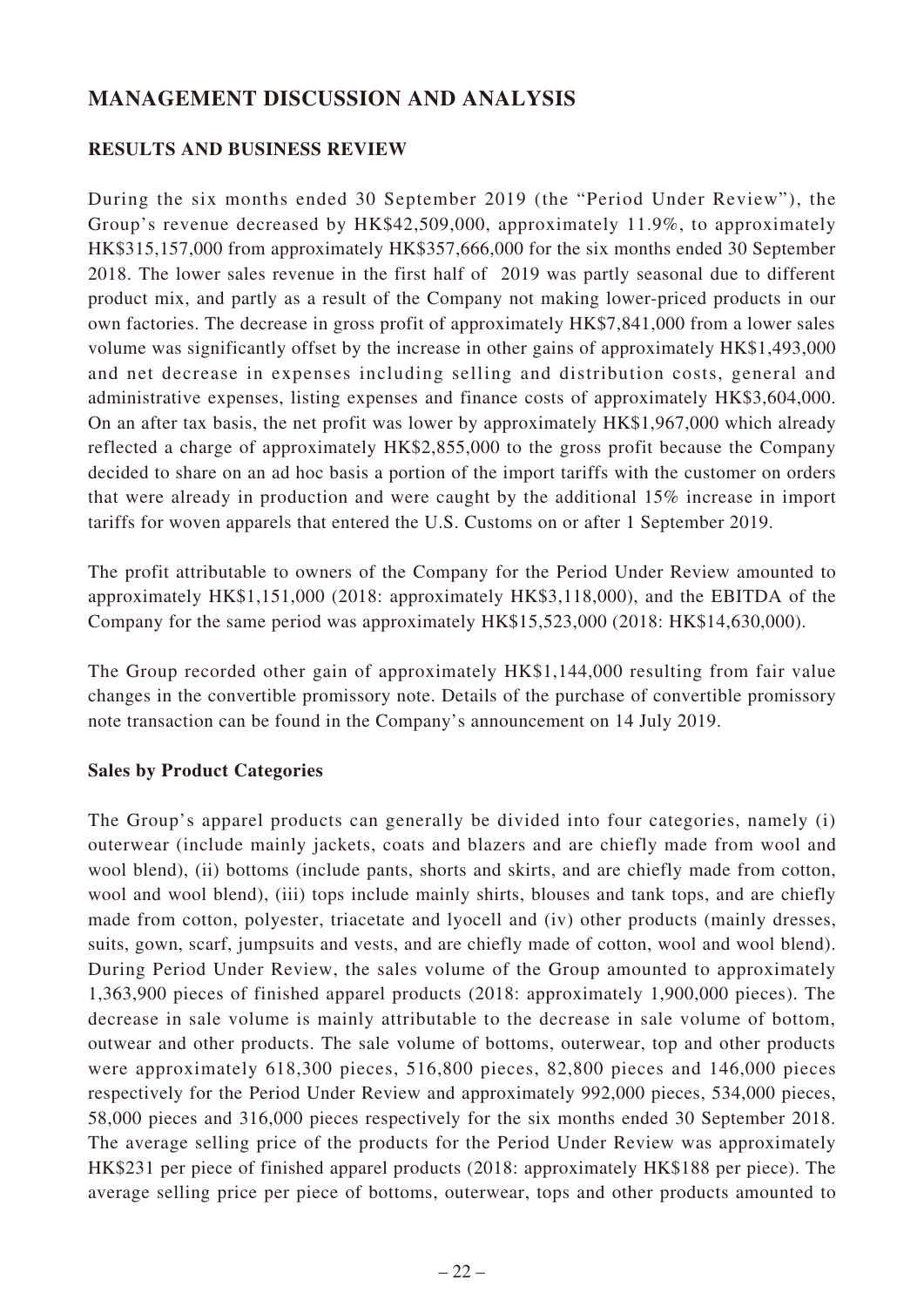approximately HK\$153, HK\$324, HK\$222 and HK\$237 respectively for the Period Under Review, and approximately HK\$108, HK\$344, HK\$159 and HK\$181 respectively for the six months ended 30 September 2018.

# **Selling and Distribution Costs**

Selling and Distribution Costs for the Period Under Review amounted to approximately HK\$17,112,000, representing a decrease of approximately 19.7% from approximately HK\$21,312,000 for the six months ended 30 September 2018. It was in line with the decrease in turnover.

# **General and Administrative Expenses**

General and administrative expenses for the Period Under Review increased by 17.1% from approximately HK\$28,302,000 for the six months ended 30 September 2018 to approximately HK\$33,128,000 for the Period Under Review. The increase was mainly attributable to director fees and annual salary increment and the increase in salary and wages in Sri Lanka factories which were undergoing expansion.

# **Finance Costs**

Finance costs increased by approximately 18.3% to approximately HK\$4,907,000 from approximately HK\$4,147,000 for the six months ended 30 September 2018. It was mainly due to the increase in the interest rates and increase in the amount of trust receipt loan during the Period Under Review.

### **Financial Position**

As at 30 September 2019, the Group's cash and cash equivalents amounted to approximately HK\$78,558,000 (31 March 2019: approximately HK\$75,687,000).

Inventories increased by approximately HK\$22,295,000 to approximately HK\$59,389,000 as at 30 September 2019. It was mainly attributable to the increase in raw material by approximately HK\$20,252,000 to approximately HK\$52,584,000 as at 30 September 2019 (31 March 2019: approximately HK\$32,332,000) , which was in line with the expected sales orders, largely from airlines uniform, to be delivered in the second half of the year ended 31 March 2020.

Trade and other receivables increased by approximately HK\$54,552,000 to approximately HK\$224,250,000 (31 March 2019: approximately HK\$169,698,000). It was mainly due to the seasonal effect, i.e. much higher sales recorded in August and September 2019 than February and March 2019.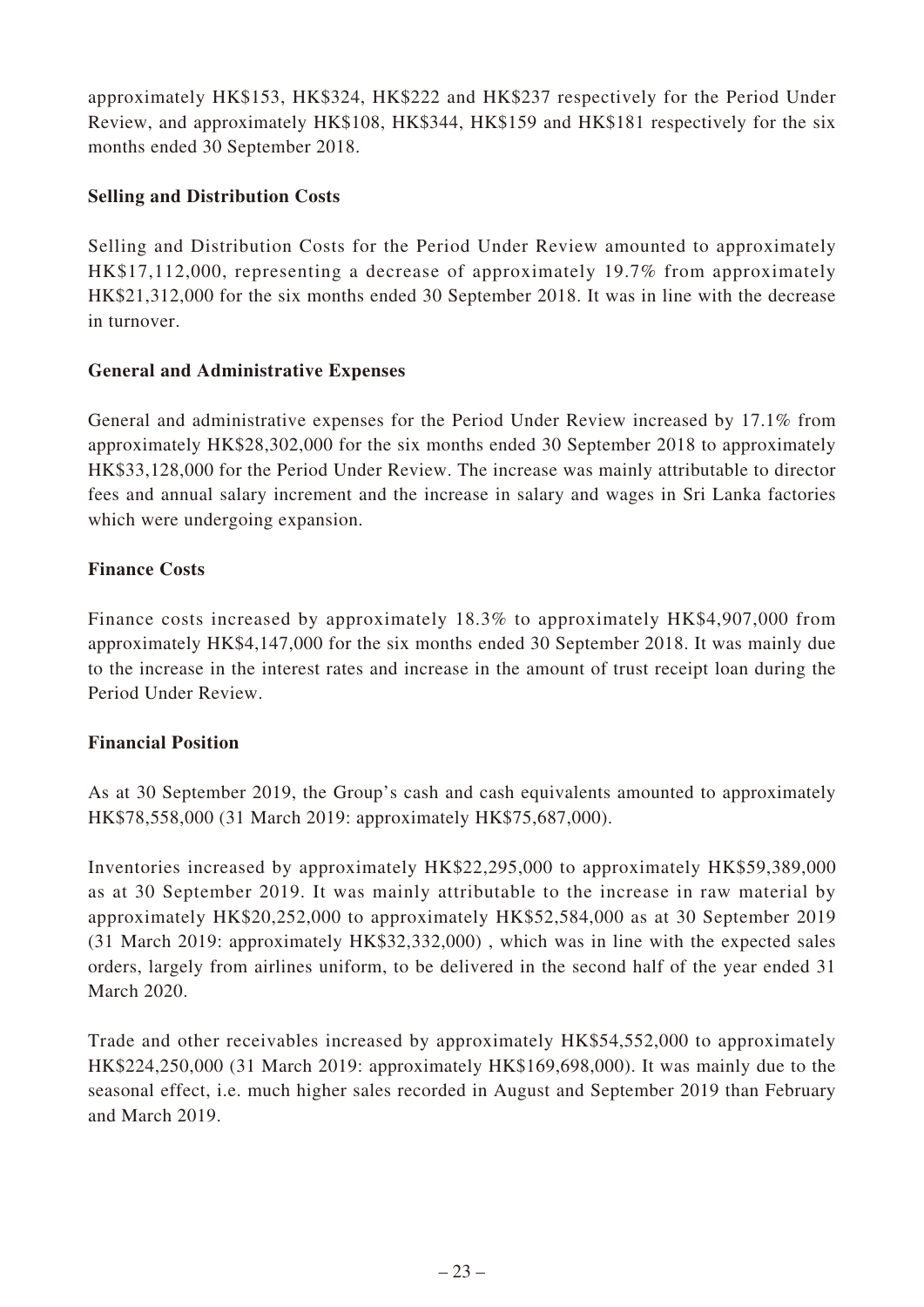Bank borrowings increased by approximately 48.2% to approximately HK\$282,143,000 (31 March 2019: approximately HK\$190,443,000). It was mainly attributable to the increase in inventories and trade receivables and also utilization of US\$1.4 million loan for the acquisition of intellectual property from JP Outfitters, LLC, an independent third party, during the Period Under Review.

At 30 September, 2019, the net current liabilities amounted to approximately HK\$4,495,000 (31 March 2019: net assets approximately HK\$18,068,000). The current liability included (1) bank borrowing of approximately HK\$21,783,000 as at 30 September 2019 (31 March 2019: approximately HK\$23,739,000) that are not scheduled to repay within one year with maturities ranging from one year to three years but it is classified as current liability only because of the repayment on demand clause as stipulated in the relevant loan agreements; (2) additional approximately HK\$9,247,000 in the current portion of lease liabilities from the adoption of HKFRS 16 for the first time in the current period as shown in note 15 to the condensed consolidated financial statements.

# **PROSPECTS**

In the second half of 2019 ending 31 March 2020, we are reasonably confident that the Company will see an improvement in operating results.

Looking further ahead, the trade war between China and United States intensified during the year 2019, culminating in the levy of an additional 15% import tariffs on the balance of China exports that included the Company's woven apparels destined for the U.S. market but were previously unaffected by prior rounds of tariff increase. The immediate fallout of that is the pressure from our U.S. customers for the Company to share the financial impact of the additional tariffs. However, within a couple of months after the additional tariffs became effective (i.e. 1 September 2019), it became apparent that opportunities were opening up as companies previously sourcing their apparel production from China are eagerly seeking alternatives. Sterling Group with our established manufacturing base outside of China, namely Sri Lanka and the Philippines, has seen its share of enquiries. As at the date of this announcement, we are engaged with five companies (not all of which may become the Company's customers) looking for production outside of China. In addition, we have also added one new customer who still strongly prefers China workmanship and is prepared to bear any and all tariffs by themselves. In the ongoing trade negotiations, there are indications that this last round of 15% additional tariff may possibly be removed. Even if and when that comes to pass, it will likely mean more flexibility in the choice of Country of Origin for the apparel buyers instead of a reversal of the offshoring trend from China production. While we are focused and committed in strengthening the relationships with all our existing customers, we are optimistic that the changing trade flow as a result of the economic tensions between China and United States may indeed be an opportunity for the Company to meaningfully diversify its customer base.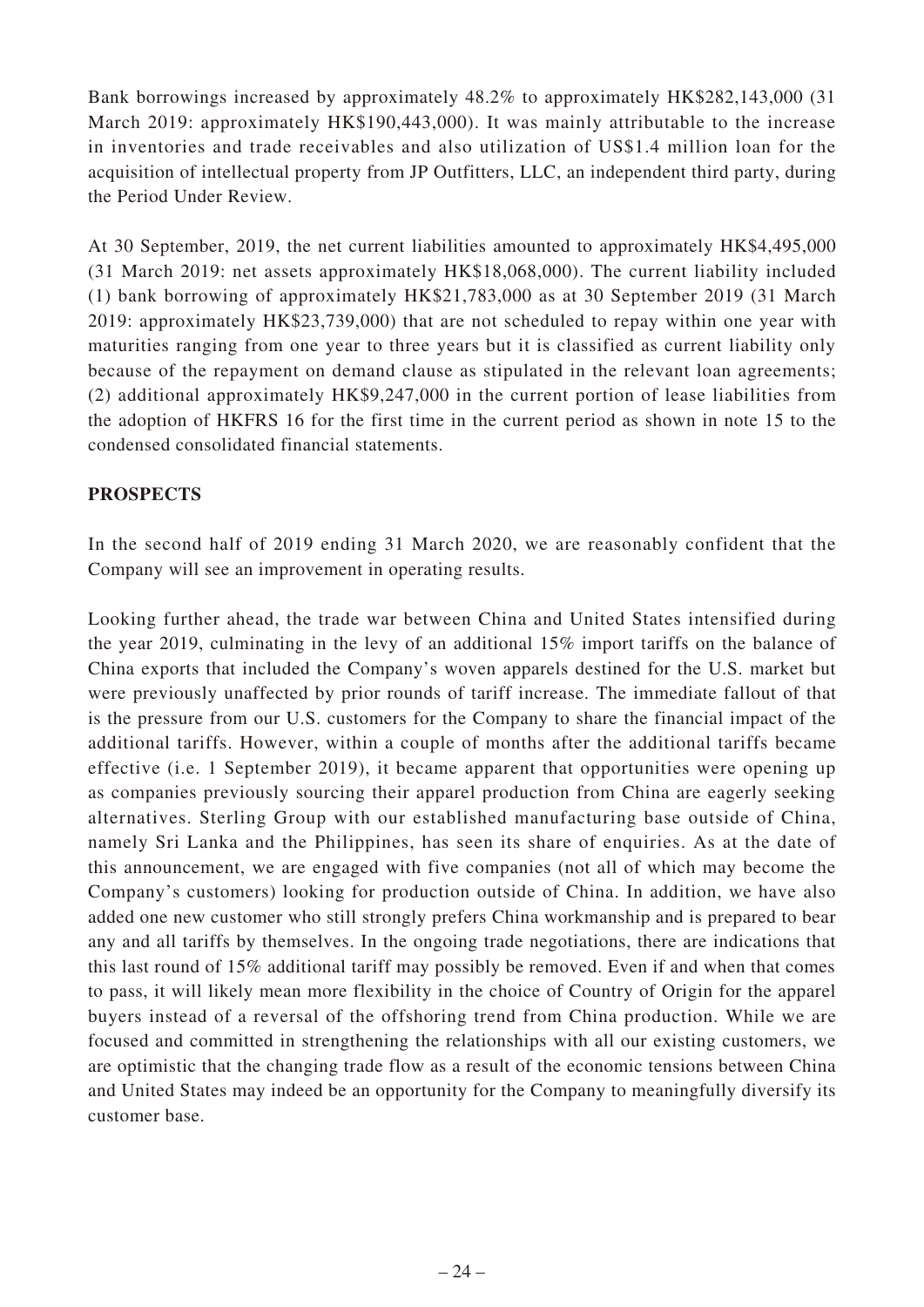# **LIQUIDITY, CAPITAL RESOURCES AND CAPITAL STRUCTURE**

The Company manages its capital structure with the objectives of ensuring that the businesses of the Group can continue to maintain a sustainable growth and providing a long term reasonable return to its Shareholders. The Group's financial position remained healthy and stable. The Group generally finances its operations primarily through bank borrowings and internal resources. It is anticipated that the Group has sufficient working capital to fund its future working capital, capital expenditure and other cash requirements. As at 30 September 2019, the Group had cash and bank balances amounting to approximately HK\$78,558,000 (as at 31 March 2019: approximately HK\$75,687,000), and current assets and current liabilities of approximately HK\$367,038,000 (as at 31 March 2019: approximately HK\$286,084,000) and HK\$371,533,000 (as at 31 March 2019: approximately HK\$268,016,000) respectively. It should be noted that the current liabilities balance as at 30 September, 2019 included approximately HK\$21,783,000 (as at 31 March 2019: approximately HK\$23,739,000), the total of amounts due after one year but were included as current liabilities because of the repayment on demand clause as stipulated in bank loan documents.

As at 30 September 2019, there were bank borrowings of approximately HK\$282,143,000 (as at 31 March 2019: HK\$190,443,000). These bank borrowings obtained and repaid are mainly denominated in Hong Kong dollar and US dollar. As at 30 September 2019, the Group's interest-bearing bank borrowings carried mainly variable rate borrowings with annual interest rate of 2.3% to 4.9% per annum and are repayable by installments over a period of one to three years.

# **GEARING RATIO**

As at 30 September 2019, the gearing ratio of the Group, based on total interest-bearing liabilities (primarily bank borrowings) to total equity (including all capital and reserves) of the Company was 242.7% (31 March 2019: 164.8%).

### **PLEDGE OF ASSETS**

The bank borrowings of the Group are secured by (a) certain assets of the Group, (b) the asset of a related company which share common directors and shareholders of the Group, and (c) the personal guarantees of the two controlling shareholders, one of their spouses who's also a director, and a related party of the other controlling shareholder who together with that controlling shareholder jointly owns a related company.

# **SIGNIFICANT INVESTMENT, MATERIAL ACQUISITIONS AND DISPOSALS OF SUBSIDIARIES, ASSOCIATES AND JOINT VENTURES**

On 31 May 2019, an indirect wholly-owned subsidiary of the Company entered into an Intellectual Property Purchase Agreement with the seller pursuant to which the seller has agreed to sell, convey, transfer and assign certain intellectual property rights to the buyer for a cash consideration of US\$1,400,000. Concurrently, the buyer, as the licensor, and the seller, as the licensee, entered into a License agreement, pursuant to which the licensor grants to the licensee the rights to use the licensor's intellectual property to manufacture, sell and distribute products in the territory as defined in the license agreement for a certain royalty fee based on sales with a minimum annual amount equal to US\$120,000. Additional details of the transaction can be found in the Company's announcement on 31 May 2019.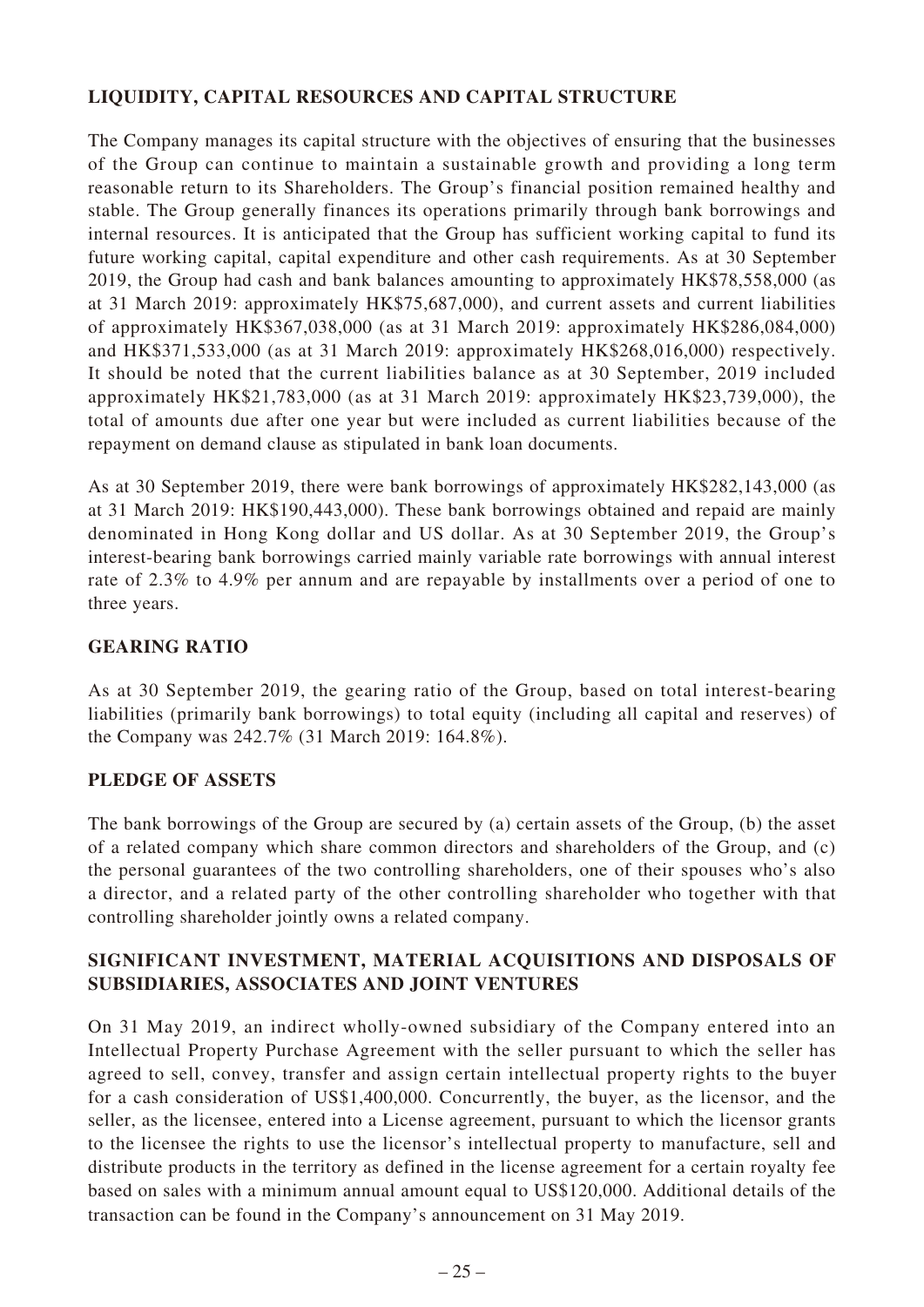# **EMPLOYEES AND REMUNERATION POLICY**

As at 30 September 2019, the Group employed 2,195 full-time employees in Hong Kong, the PRC and Sri Lanka. The Group recognises the importance of maintaining good relationship with its employees and retaining competent staff to ensure operational efficiency and effectiveness. The remuneration packages offered to the Group's employees are based on each employee's qualifications, relevant experience, position and seniority. The Group conducts review on salary increments, bonuses and promotions based on the performance of each employee. The Group provides on-the-job training to its new employees. During the six months ended 30 September 2019, the Group had not experienced any strike, any significant problems with its employees or other material labour disputes which had materially disrupted its operation during such period. The Group has not experienced any difficulties in the recruitment of experienced and skilled staff.

### **TREASURY POLICIES AND FOREIGN CURRENCY EXPOSURE**

The Group is exposed to foreign currency risk which refers to the risk that the fair value or future cash flows of a financial instrument will fluctuate because of changes in foreign exchange rate. The Group's functional currency is Hong Kong dollar ("HK\$") and it carries out foreign currency transactions in United States Dollars ("US\$"), Euro ("EUR"), Renminbi ("RMB") and Sri Lankan Rupees ("LKR"). Since HK\$ is pegged to US\$, the Group does not expect any significant movement in the US\$/HK\$ exchange rate. The currencies giving rise to exchange risks are primarily EUR, RMB and LKR. The Group has not experienced any material difficulty or liquidity problems resulting from foreign exchange fluctuations.

Although the Group currently does not undertake any hedging activities, it will monitor exchange rate trends from time to time to consider if there is such a need in the future in order to mitigate any risks arising from foreign exchange fluctuations.

# **CAPITAL COMMITMENTS AND CONTINGENT LIABILITIES**

Other than disclosure in note 19 to the condensed consolidated financial statements, the Group has no other capital commitment and contingent liabilities at 30 September 2019.

# **OTHER INFORMATION**

### **USE OF PROCEEDS FROM THE INITIAL PUBLIC OFFERING**

On 19 October 2018 (the "Listing Date"), the shares of the Company (the "Shares") were listed on the Main Board of SEHK. The Group intends to apply the proceeds from the issuance 200,000,000 Shares at the offer price of HK\$0.40 per Share (the "Share Offer") in accordance with the proposed applications set out in the section headed "Future Plans and Use of Proceeds", in the prospectus dated 29 September 2018 (the "Prospectus").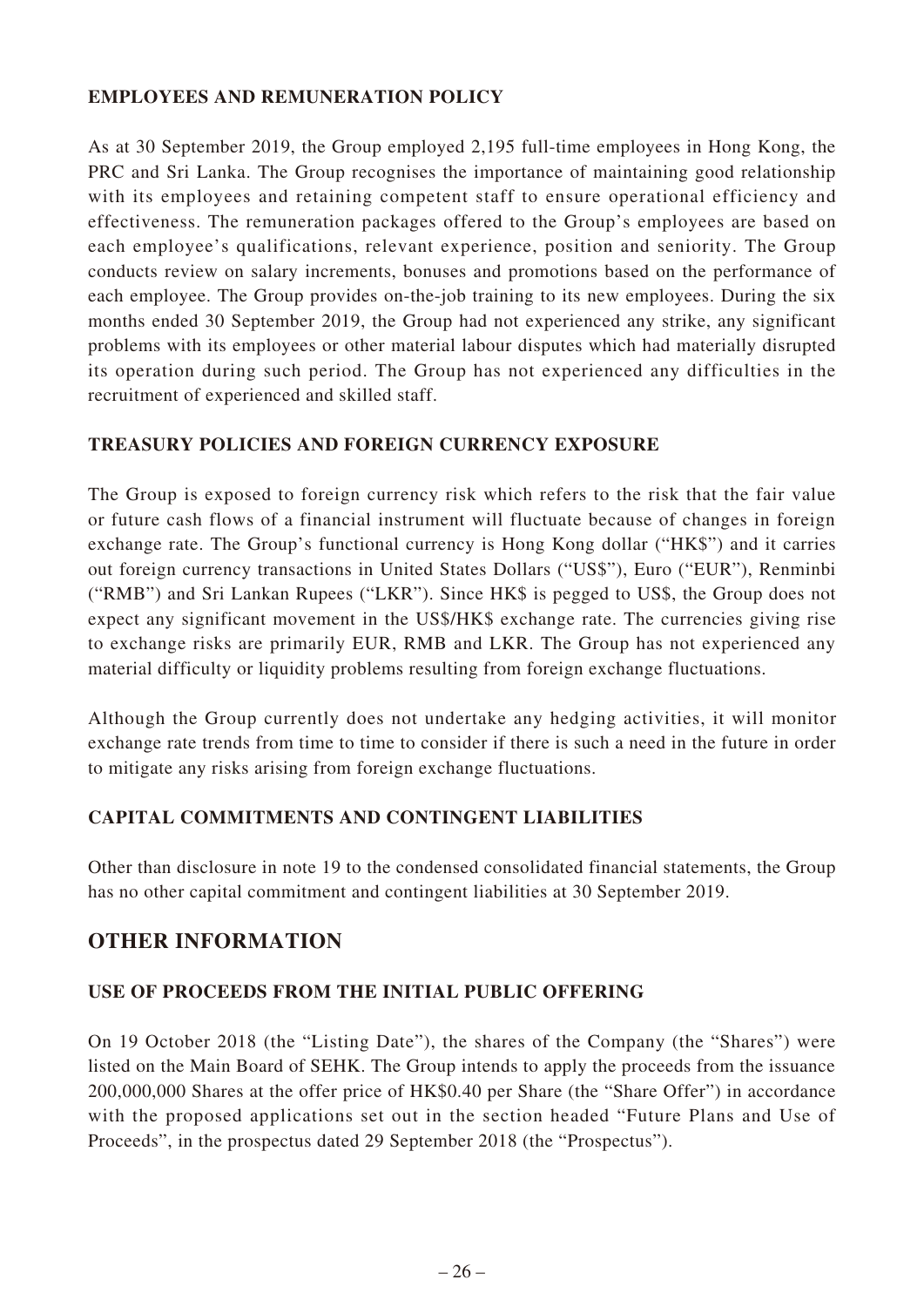After deducting share issuance expense and professional fee regarding to the Share Offer, the net proceeds amounted to approximately HK\$54,400,000.

|                                                                                                         | Percentage of<br>net proceeds | usage of<br>net proceeds | Planned proceeds up to proceeds up to<br>30 September<br>2019<br>HK\$' million | Utilised net Unutilised net<br>30 September<br>2019<br>HK\$' million |
|---------------------------------------------------------------------------------------------------------|-------------------------------|--------------------------|--------------------------------------------------------------------------------|----------------------------------------------------------------------|
| Expanding and refurbishing production facilities<br>located in Sri Lanka and the PRC                    | 30%                           | 16.3                     | 4.1                                                                            | 12.2                                                                 |
| Repayment of bank borrowings                                                                            | 25%                           | 13.6                     | 13.6                                                                           | $\theta$                                                             |
| Acquisitions of production facilities                                                                   | 25%                           | 13.6                     | $\boldsymbol{0}$                                                               | 13.6                                                                 |
| Upgrading information technology system, lean<br>manufacturing and productivity improvement<br>programs | $10\%$                        | 5.4                      | $\overline{0}$                                                                 | 5.4                                                                  |
| General working capital                                                                                 | $10\%$                        | 5.5                      | 5.5                                                                            | $\theta$                                                             |
| Net Proceeds                                                                                            |                               | 54.4                     | 23.2                                                                           | 31.2                                                                 |

# **PURCHASE, SALE AND REDEMPTION OF THE COMPANY'S LISTED SECURITIES**

During the six months ended 30 September 2019, neither the Company nor any of its subsidiaries has purchased, sold or redeemed any of the Company's listed securities.

### **MODEL CODE FOR SECURITIES TRANSACTIONS BY DIRECTORS**

The Company has adopted the Model Code for Securities Transactions by Directors of Listed Issuers ("Model Code") as set out in Appendix 10 to the Rules ("Listing Rules") Governing the Listing of Securities on The Stock Exchange. Having made specific enquiry to each of the Directors, the Company has received confirmations from all Directors that they have complied with the required standards as set out in the Model Code during the six months ended 30 September 2019.

### **CORPORATE GOVERNANCE**

The Board appreciates that good corporate governance is vital to healthy and sustainable development of the Group. In the opinion of the Directors, the Company had complied with all the code provisions of the Corporate Governance Code as set out in Appendix 14 to the Listing Rules for the six months ended 30 September 2019.